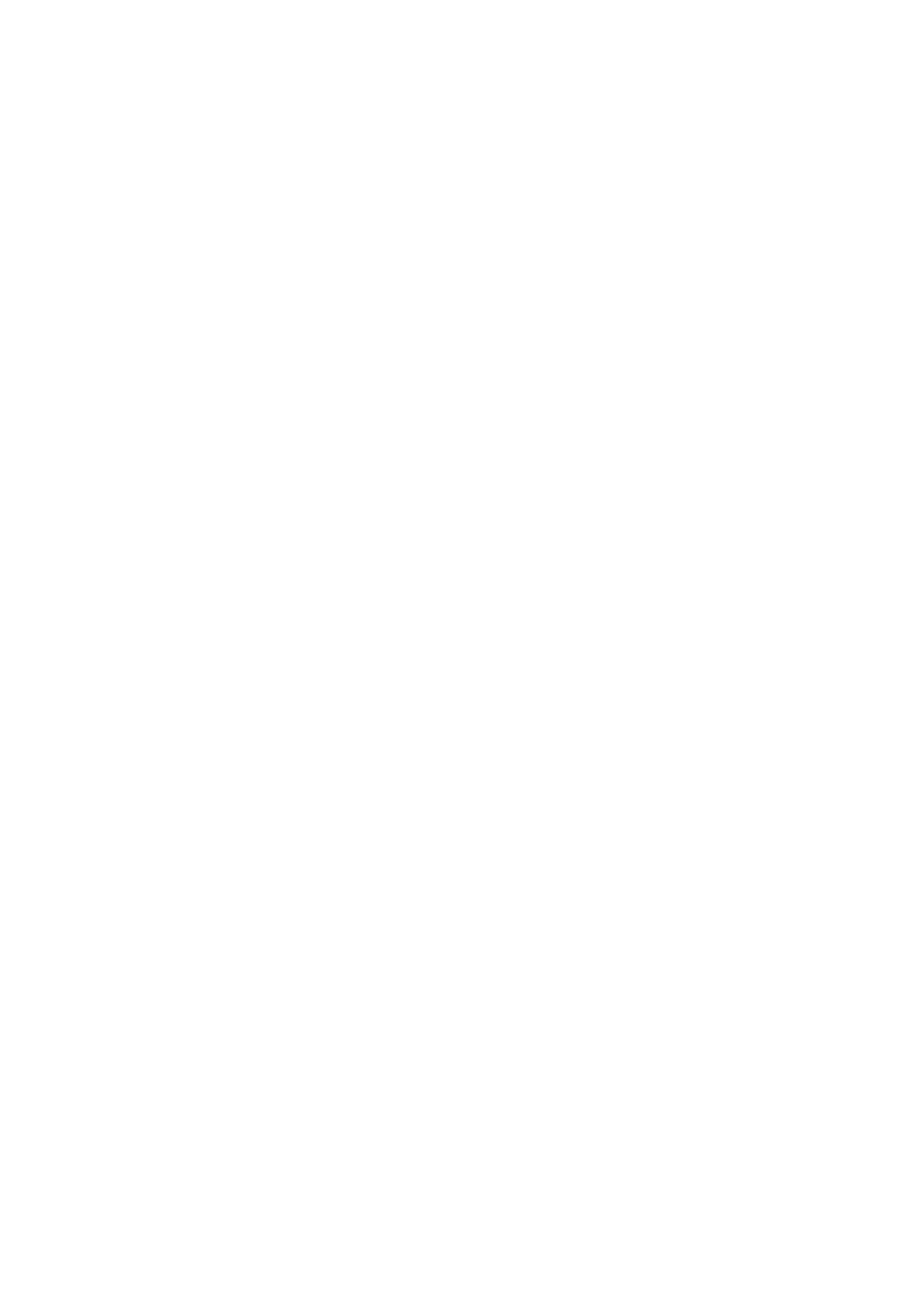

Sveriges lantbruksuniversitet Swedish University of Agricultural Sciences

Faculty of Veterinary Medicine and Animal Science Department of Animal Breeding and Genetics

#### **Chicory and red clover silage to growing/finishing pigs and its influence on pigs' behaviour**

Cikoria- och rödklöverensilage till slaktsvin och dess påverkan på grisars beteende

*Janina Nihlstrand*

**Supervisor:** Anna Wallenbeck, SLU, Department of Animal Breeding and Genetics **Examiner:** Maria Neil, SLU, Department of Animal Nutrition and Management

**Credits:** 30 hp **Course title:** Degree project in Animal Science **Course code:** EX0558 **Programme:** Master's Programme - Animal Science **Level:** Advanced, A2E

**Place of publication:** Uppsala **Year of publication:** 2016 **Name of series:** Examensarbete / Swedish University of Agricultural Sciences, Department of Animal Breeding and Genetics, 491 **On-line publicering:** http://epsilon.slu.se

**Key words:** Pig behaviour, silage, social interactions, time budget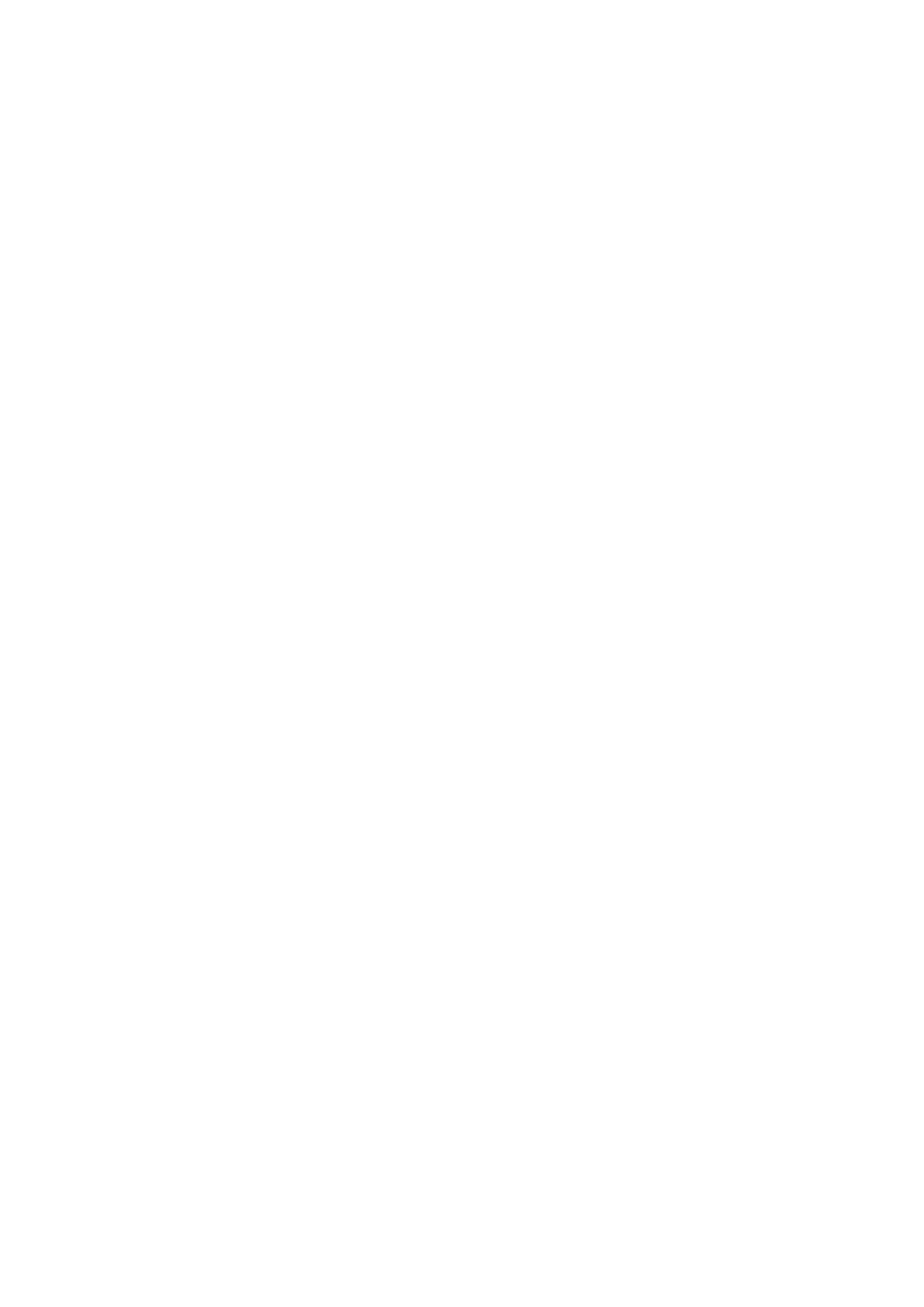# Table of contents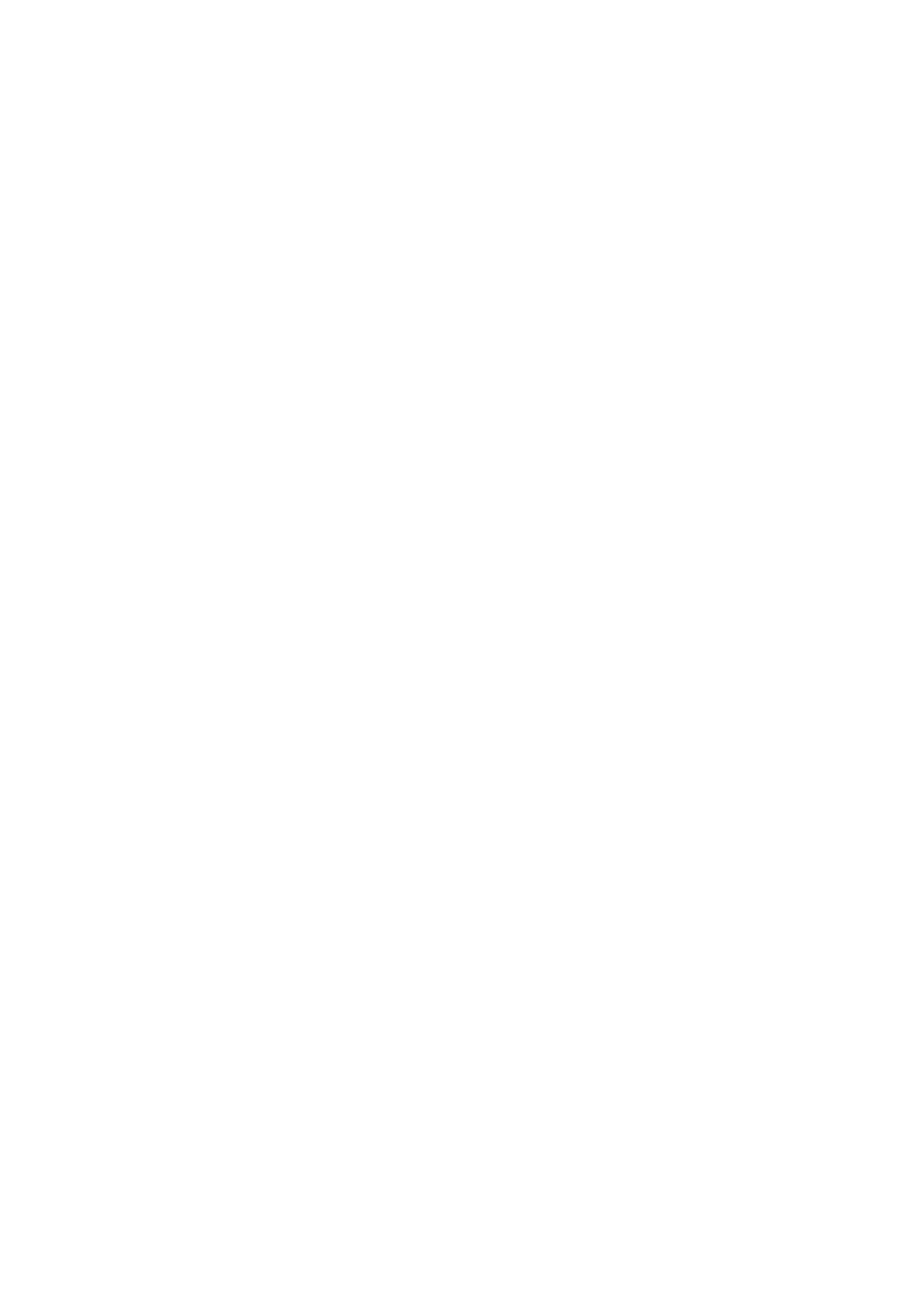### <span id="page-6-0"></span>Abstract

Even though roughage is a part of the natural diet for pigs, the majority of today's pigs do not have access to it. The time the pigs in modern production system spend on eating is very short, it could be as little as 15 minutes per day. This could lead to digestive or behavioural problems. There is an unused potential for different ley crops and especially legumes, to contribute to the pigs' nutritional supply with both protein and energy and also increase their welfare by stimulate foraging and exploratory behaviour. In this study conventional growing/finishing pigs were given free access to silage of 100% red clover or 100% chicory in excess of 80% of a recommended cereal-based feed ration. The experiment started when the pigs had a live weight of 80 kg and ended at slaughter. The pigs were video recorded with cameras throughout the experiment and their behaviour were analysed two consecutive days at two observation occasions. The pigs' activity, body position and location in the pen were analysed. Social interactions, biting pen fittings and eating silage were observed continuously for five minutes three times per day during the observation occasions. The results showed that pigs in the control treatment were lying down more of the time and spent less time nosing on the pen floor than the pigs in the two silage treatments. This implies that pigs with access to silage were more active than the control pigs. Pigs in the control treatment had significant higher number of biting in pen fittings. The most common social interaction in all three treatments was nosing on other pig. There was significant less bitings/nibblings in the red clover treatment but more head knocks in the chicory treatment compared to the other treatments. The time spent on eating/rooting silage did not differ between the two silage treatments. Access to silage seems to have offered a higher opportunity to perform foraging behaviour and without access to silage the pigs seem to have redirect some of the exploratory behaviour towards pen fittings instead. Social behaviour was also analysed in relation to gender and the two different genotypes the pigs had (Yorkshire x Duroc or Yorkshire x Hampshire). For genotype no significant differences were seen but female pigs had a higher number of social interactions in total and higher frequency of nosings compared to the castrated male pigs. The conclusion of study is that even in this already enriched pig production system (all pigs had straw) the animal welfare can be improved with access to silage, by given a more meaningful occupation than pen manipulation. Both chicory and red clover silage did contribute to the pigs' energy and protein supply, but red clover gave a better daily gain than chicory. Red clover also had a higher potential as roughage to improve the growing/finishing pigs' welfare.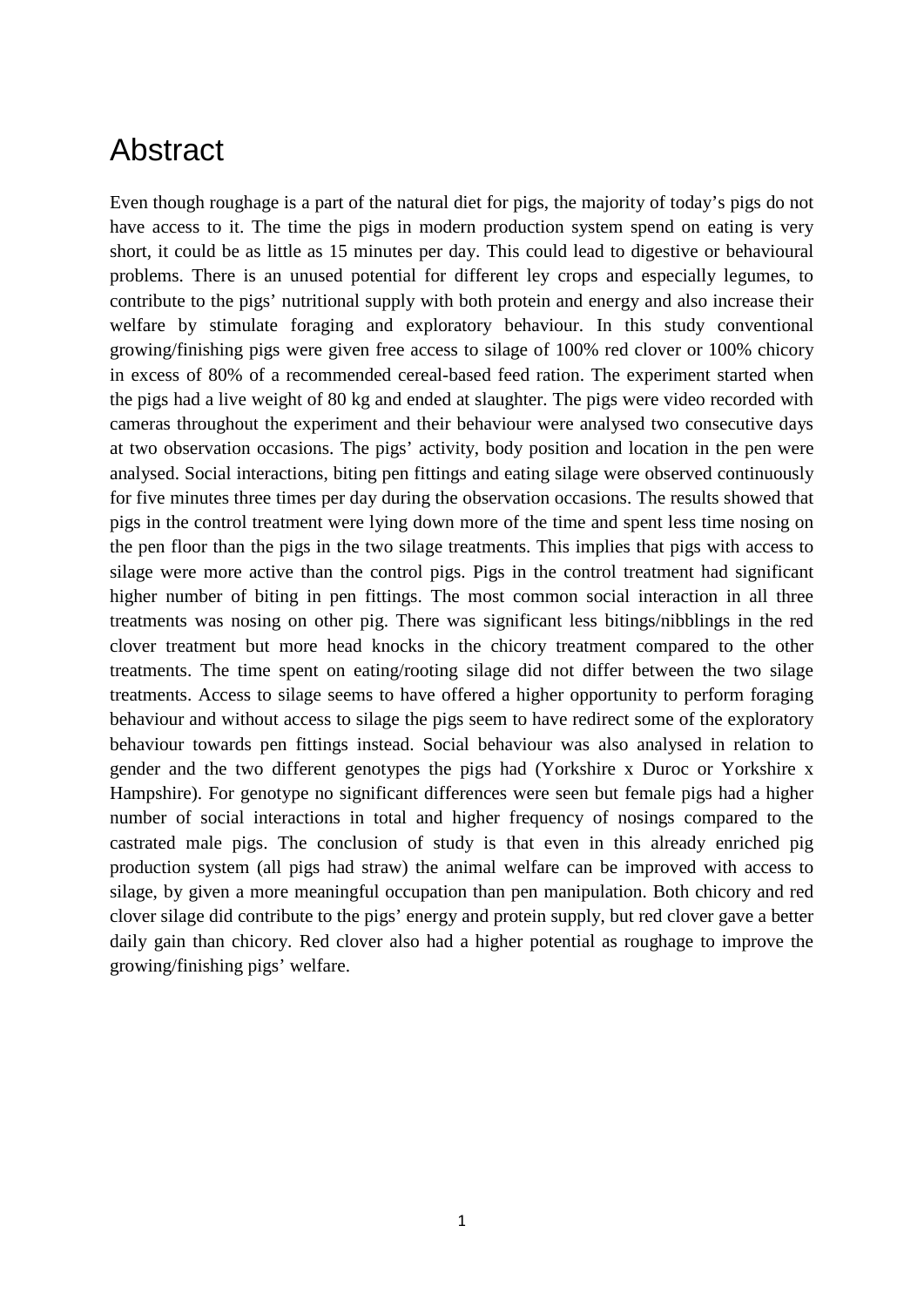# <span id="page-7-0"></span>**Sammanfattning**

Även om grovfoder är en del av grisens naturliga födoval har få av dagens produktionsgrisar tillgång till det. Tiden som grisen idag ägnar åt att äta är väldigt kort, ibland så lite som 15 min per dag. Detta kan leda till matsmältningsproblem och beteendestörningar. Det finns en stor potential att vallgrödor och framförallt baljväxter, kan bidra till grisarnas energi- och proteinförsörjning men även bidra till att öka djurvälfärden genom att stimulera födosöks- och utforskningsbeteende. I den här studien gavs konventionella slaktsvin fri tillgång på ett cikoriaensilage eller ett rödklöverensilage utöver 80% av en rekommenderad spannmålsbaserad fodergiva. Försöket pågick från det att slaktsvinen hade en levandevikt på ca 80 kg fram till slakt. Grisarna filmades under hela försöket och deras beteende analyserades två dagar i följd vid två observationstillfällen. Grisarnas aktivitet, kroppsposition och plats i boxen analyserades. Sociala interaktioner samt bitning av boxinredning och ensilageätning observerades kontinuerligt i fem minuter tre gånger per dag vid observationstillfällena. Resultaten visade att grisarna i kontrollbehandlingen låg ner mer av tiden och ägnade mindre tid åt att nosa på boxgolvet än grisarna i de två ensilagebehandlingarna. Detta innebär att grisarna med tillgång på ensilage var mer aktiva än kontrollgrisarna. Grisar i kontrollbehandlingen hade signifikant högre andel bitningar i boxinredningen. Den vanligaste sociala interaktionen i alla behandlingar var nosa på en annan gris. Det var signifikant mindre bitningar/nafsningar i rödklöverbehandlingen men mer "hugg" mot en annan gris i cikoriabehandlingen jämfört med de andra behandlingarna. Tiden grisarna ägnade åt att äta/böka ensilage skiljde inte mellan ensilagebehandlingarna. Tillgången på ensilage verkar ha bidragit till att ge en större möjlighet att utföra födosöksbeteende och utan tillgång på ensilage verkar grisarna ha riktat en del av sitt utforskningsbeteende mot inredningen istället. Socialt beteende analyserades även med avseende på kön och efter de två olika raskorsning som grisarna bestod av (Yorkshire x Duroc eller Yorkshire x Hampshire). För raskorsning sågs inga signifikanta skillnader men sogrisar hade högre antal sociala interaktioner totalt samt högre andel nosningar jämfört med hangrisarna. Slutsatsen av studien är att även i redan berikade grisproduktionssystem med strö kan djurvälfärden öka med tillgång på ensilage, genom att ge grisarna en mer meningsfull sysselsättning än bita i boxinredning. Både cikoria- och rödklöverensilage bidrog till grisarna energi- och proteinförsörjning, men rödklövern gav bättre daglig tillväxt än cikorian. Rödklöverensilaget hade också en större potential som grovfoder att förbättra slaktgrisarnas välfärd.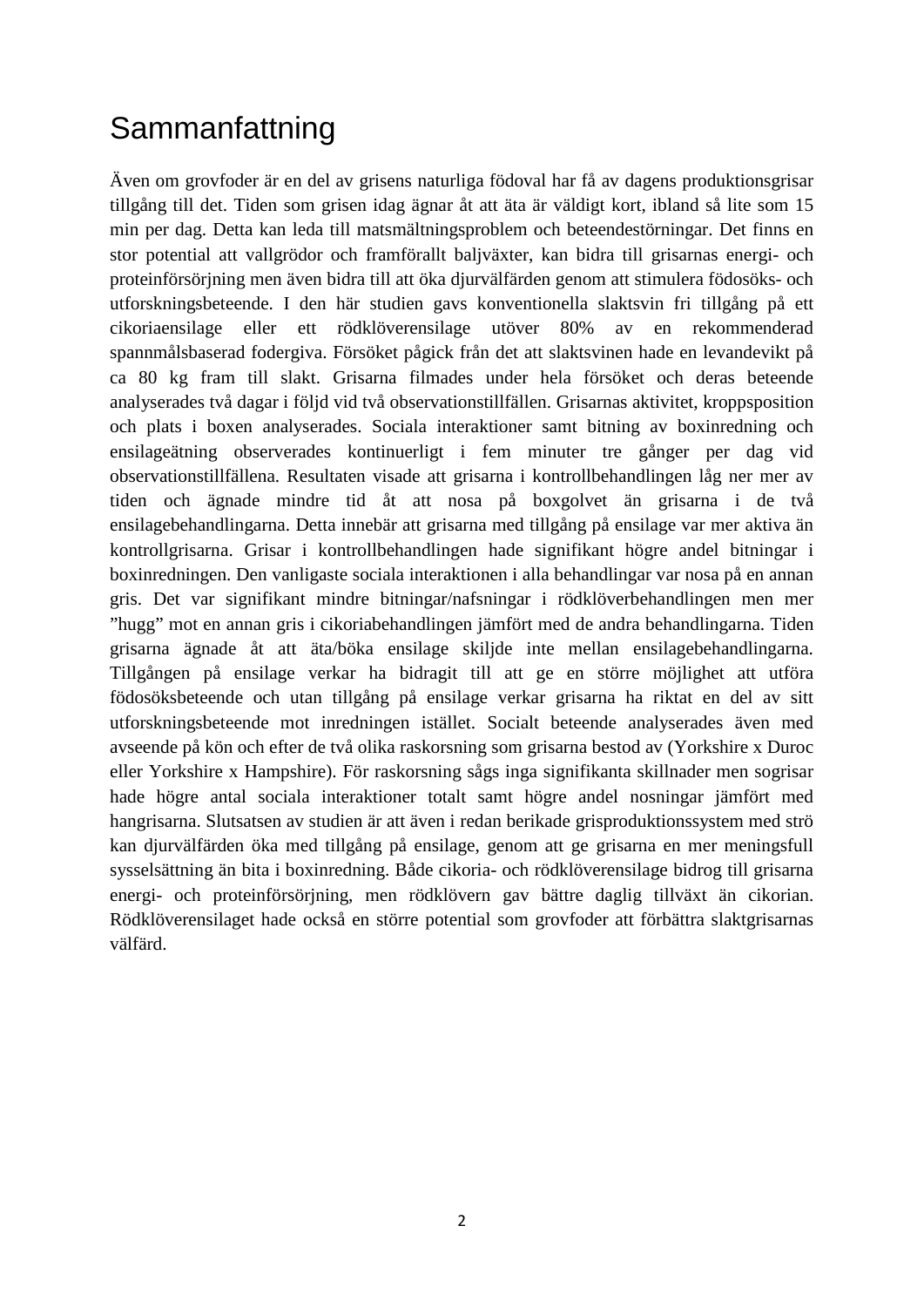# <span id="page-8-0"></span>**Introduction**

Even though roughage is a part of the natural diet for pigs, the majority of today's pigs do not have access to it (ICOPP, 2015). The cereal-based feed rations in modern pig production come in a pellet, meal or mash form and the time the pigs spend eating is very short. It can be as little as 15 minutes of the day the pigs spend eating, and this is to be compared to pigs in semi-natural environment that spend more than half of the daylight period rooting and grazing (Stolba & Wood-Gush, 1989). The short eating time could lead to digestive or behavioural problems (ICOPP, 2015). In organic production free access to roughage is a demand (KRAV, 2015). Roughage is often only seen as an enrichment (Alarik *et al.,* 2012) but is not included in the feed ration calculations. There is a big unused potential for different ley crops to contribute to the pigs' nutritional supply with both protein and energy and also increase their welfare in different aspects (Presto, 2011).

The study has been a part of a larger EU project; *ICOPP –Improved contribution of local feed to support 100% organic feed supply to pigs and poultry*, which is funded by Organic Core II (ICOPP, 2015). The aim of this larger project was to identify economically profitable feeding strategies based on 100% organic feed across Europe for both pigs and poultry. The project has examined different local feed resources and given a better understanding of how those impact growth, health, welfare and the environment. One part of the project aimed to improve the understanding of the possible effects a roughage inclusion in the diet gives on pigs' nutrition, behaviour, health and welfare.

In this study, conventional growing/finishing pigs have been fed a chicory silage or a red clover silage in combination with a commercial feed. The study was carried out as a Master thesis, where the behaviour study was the major part. The aim of the study is to investigate how diets including chicory silage or red clover silage affect pigs' behaviour and production. The main questions I aim to answer are:

- Does access to silage increase the opportunity for pigs to perform more foraging behaviour?
- Does access to silage for pigs decrease the occurrence of aggression and biting pen fittings?
- Are there any differences in pigs' behaviour when feeding chicory silage compared to red clover silage?
- Are there any differences in pigs' behaviour between the two genotypes Yorkshire x Hampshire and Yorkshire x Duroc?
- How will the growth and carcass traits be affected when the pigs are fed chicory and red clover silage?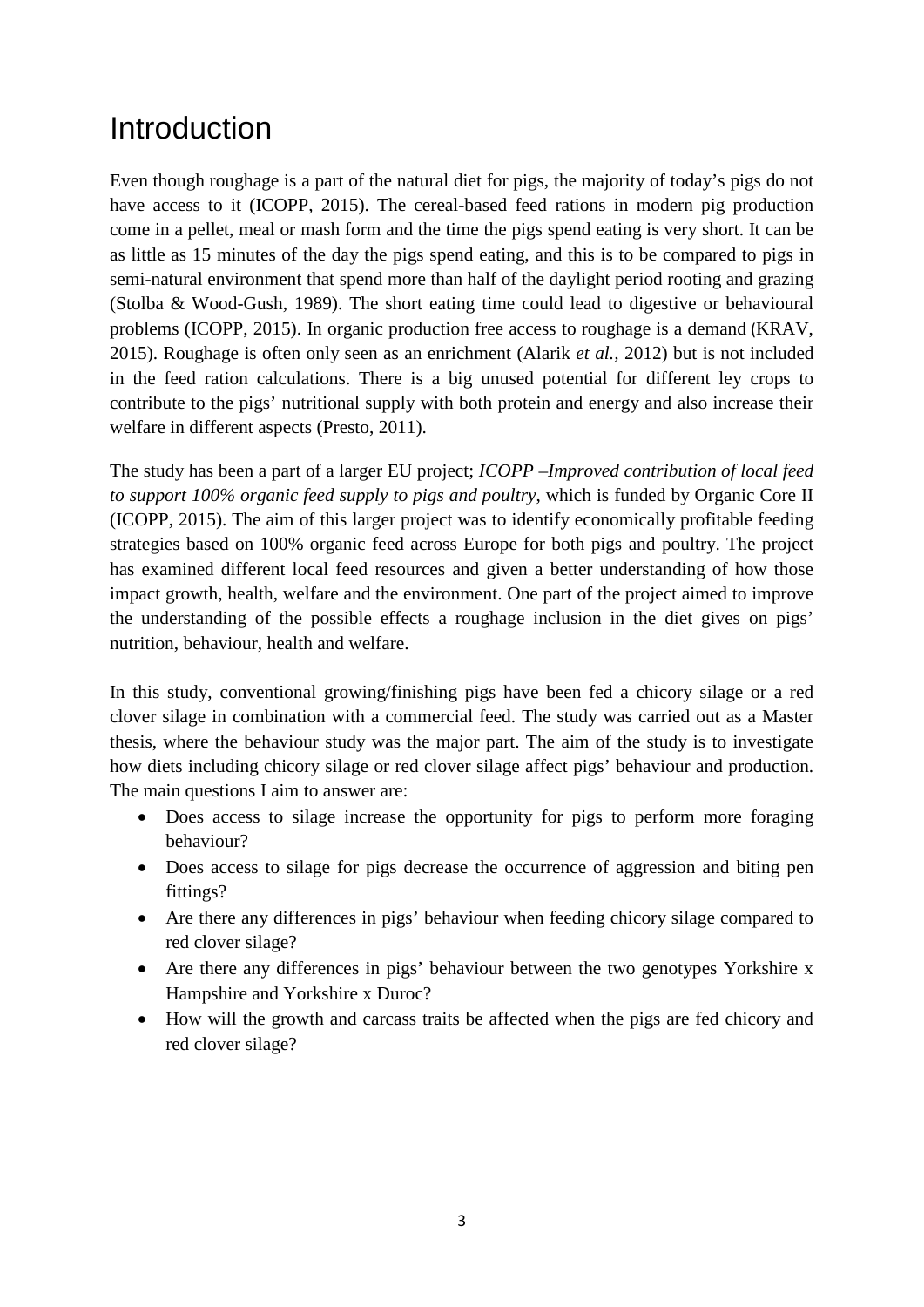### <span id="page-9-0"></span>Literature review

#### <span id="page-9-1"></span>Rooting behaviour

Pigs explore and get to know their environment by rooting, sniffing, biting and chewing on items, both things that are edible and things that are not (Studnitz *et al.,* 2007). This exploratory behaviour is of high importance for pigs and that is why access to rooting material improves the welfare of the domestic pigs. According to the Swedish animal welfare legislation all pigs should have access to straw or an equal litter material with good hygienic quality and in such amount that their exploratory behaviour can be met (SJVFS 2010:15). In an indoor pen for rearing pigs the opportunity to root is strongly limited, but studies have shown that if rooting is prevented, for example by a nose ring, other exploratory behaviour will increase instead (Studnitz *et al.,* 2003). If pigs also were prevented to perform other exploratory behaviour, like chewing and manipulating rooting material, an increase in abnormal behaviour can be seen. Access to rooting material like straw or wood chip is known to reduce abnormal and unwanted behaviour such as manipulation of pen fittings and pen mates in growing pigs (Scott *et al.,* 2006; Jensen & Pedersen, 2010). Jensen & Pedersen (2007) studied six different rooting materials to growing pigs and showed that maize silage, compost and wood chip were preferred over chopped straw. Straw was given the lowest value as rooting material in the study. Their result confirms that pigs want a more complex and mixed rooting material.

Both hunger and curiosity can be the motivation behind rooting behaviour (Studnitz *et al.,* 2007). When growing pigs are fed restrictively during the later parts of the fattening period an increase in rooting behaviour is expected (Beattie & O'Connell, 2002). Hunger can increase the exploratory behaviour but feeding ad libitum does not eradicate the motivation to perform this behaviour. It seems to always involve some level of appetitive foraging behaviour also in ad libitum fed pigs. The curiosity to explore, search for novelty and gather information will continue as long as the pigs have the energy and no other motivation becomes higher than the motivation to explore (Studnitz *et al.,* 2007). A rooting material that is changeable, destructible (maintain the pigs curiosity) and contain edible parts (for appetitive foraging) will be interesting as a rooting material for an extended length of time and in that way satisfy the pigs' exploratory behaviour to a larger extent.

In addition to straw, roughage can be provided, which can then increase the time the pig spends eating and foraging (Olsen *et al.,* 2000). In that way their natural behaviour of exploration and foraging can be better fulfilled. Presto *et al.* (2013) concluded that additional intact silage for pigs already enriched with straw has potential to reduce some damaging social behaviour. Presto *et al.* (2009) saw that aggressive behaviours were lower in groups of pigs fed roughage than for pigs in the control group and the pigs fed roughage were more active. Except from environmental enrichment also space is of importance for fulfilling the exploratory behaviour (Beattie *et al.,* 1996).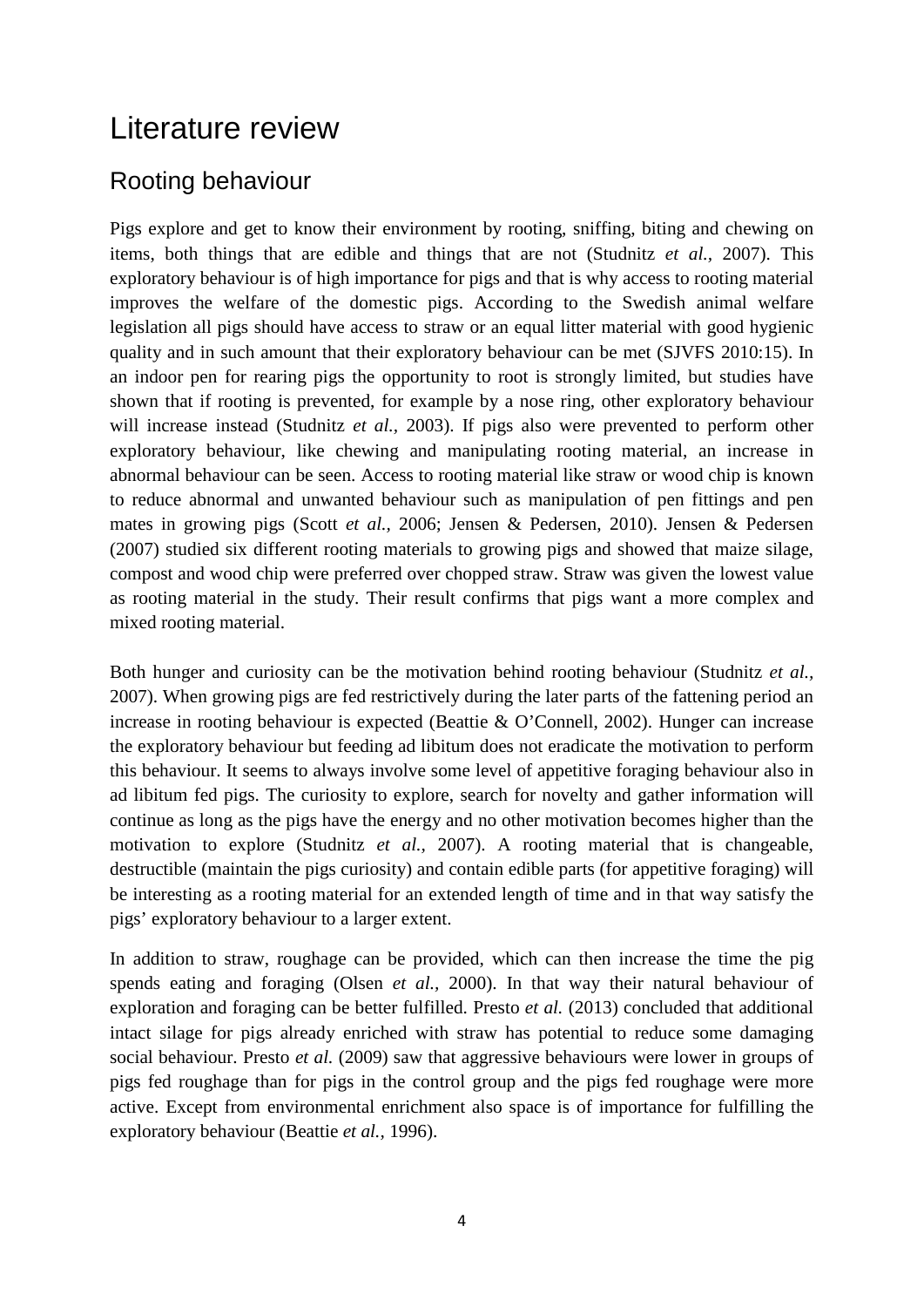Presto *et al*. (2013) studied if the form in which the roughage is fed affects pigs' behaviour. Feeding intact grass/clover silage separated from the commercial diet increased the time pigs spent eating compared to if the silage was chopped and mixed with the commercial feed, silage milled and pelleted together with the commercial feed or a commercial feed alone. The pigs fed intact and chopped silage were more active. A clear (but not significant) tendency was also a decrease in time spending nosing and chewing pen fittings and nosing and biting other pigs. Social interactions can also increase due to manipulation and sorting out parts in silage. The pigs fed intact silage had the lowest number of wounds on their body, which indicate that harmful social behaviour was low in that group. When comparing the group of pigs fed a commercial pelleted diet and the group of pigs fed a pelleted silage diet, the number of wounds was lower in the last group. Even if pelleted silage does not provide the opportunity to a foraging behaviour, it can affect pig behaviour to some extent, probably by the higher fiber content giving the pig a longer feeling of satiation.

Jensen & Pedersen (2010) studied the effect of feeding level and access to rooting material (wood chip) had on pigs' behaviour. Access to wood chip reduced manipulation of pen floor but no significant difference in how much the pigs manipulated the rooting material and the feeding level could be seen. On the other hand a restricted feeding gave rise to more aggression compared to ad libitum feeding. They also studied situations where the feeding space was reduced and when feeding was delayed, but the response to that was not depending on access to wood chip. A reduced feeding space increased aggressive behaviour in the restrictedly fed pigs.

#### <span id="page-10-0"></span>Pigs' ability to digest forage

How well pigs can digest nutrients from forage depends mostly on the proportion of crude fibre (Le Goff *et al.,* 2002). The more crude fiber content, the lower is the digestibility. The digestibility of fibre also increases with the pigs' increase in age and body weight. Adult sows have good capacity to digest dietary fibre in the hindgut. In dry sows as much as 50% of the maintenance energy can be derived from roughage (Sehested *et al.,* 2000). Growing pigs should only be provided a small amount of crude fibre in their diet due to their lower digestive capacity (Wallenbeck *et al*., 2014). Due to the high content of water in roughage compared to commercial cereal feed, the nutrient density is lower and the pigs would therefore also need to consume big amounts to get the same level of nutrients (Crawley, 2015). In piglets, young growing pigs and lactating sows the nutrient concentration needs to be very high. Also the form of the silage has an impact on the silage consumption and nutrient utilization (Wallenbeck *et al.,* 2014).

Studies where growing/finishing pigs are given roughage show varying results, depending on roughage type, the botanical parts, feeding strategy and experimental design (Wallenbeck *et al.,* 2014; Hansen *et al.,* 2006, Presto *et al.,* 2009). Studies indicate that the feeding intake of roughage increases with a restricted feeding ration (Crawley, 2015). With the results from the ICOPP project the recommendation is to increase the silage inclusion to the pigs' diet through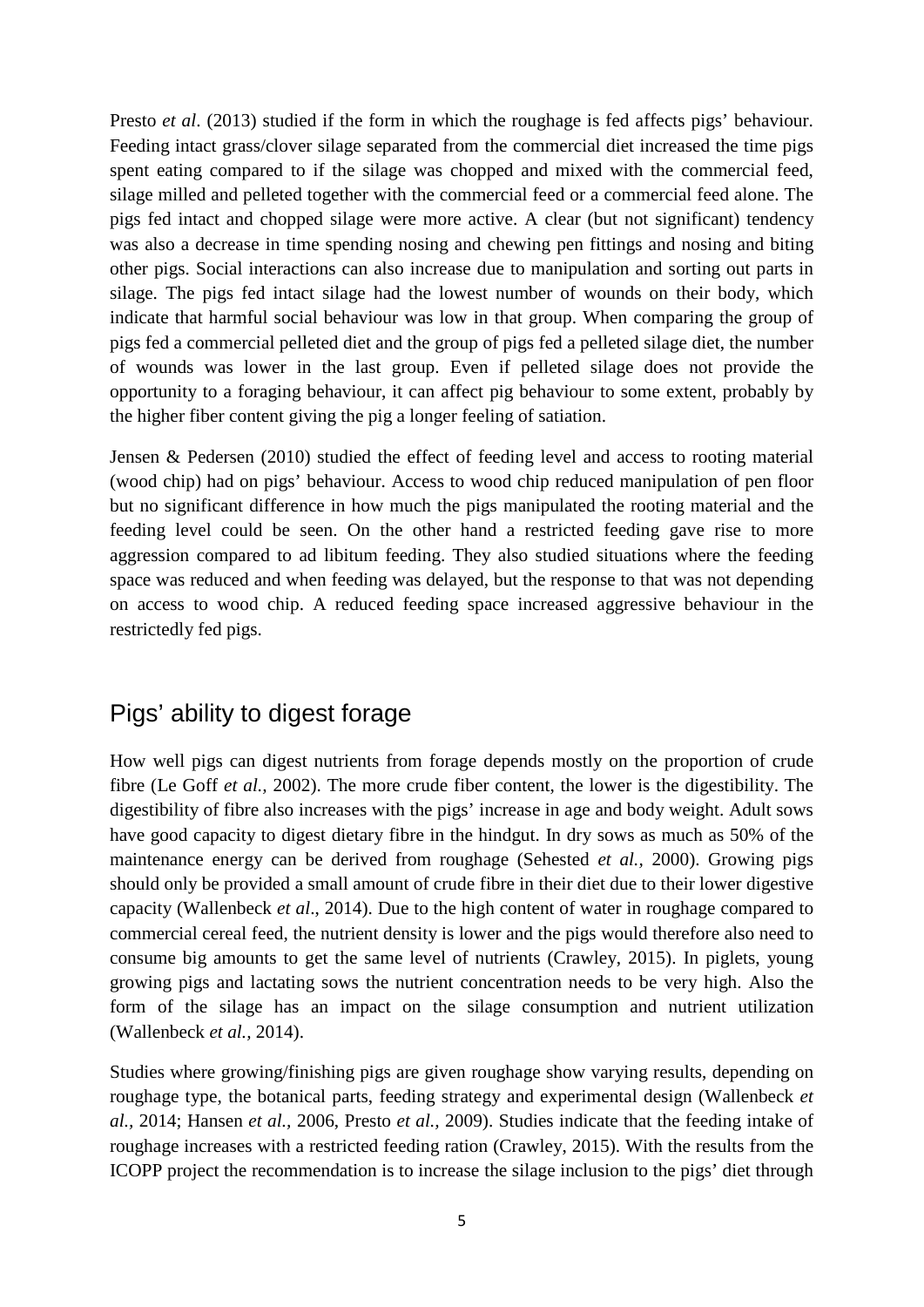phase feeding, with approximate 10% inclusion on DM basis to growing pigs and 12-20% inclusion to finishing pigs (Crawley, 2015). This is corresponding to what they can ingest.

#### <span id="page-11-0"></span>Roughages and silages

Legumes are a group of plants with interest as feed, due to their importance in the crop rotation with their ability to fixate nitrogen and the high crude protein content. Today new varieties have lower content of anti-nutritional substances, which inhibit some of the nutritional uptake (Wallenbeck, 2012). One should bear in mind that silage inclusion leads to increase of nitrogen and phosphorous in the manure (Crawley, 2015). A silage need to be early cut so the crude fibre content is low. Often different grass species is combined with clover or chicory. A grass and clover silage can have a crude protein content of 20-24% of DM and is a very good energy feed for sows. In a study by Hansen *et al.* (2006) the pigs ate more of a grass clover silage than a barley/pea silage on an energy level.

Red clover is a perennial legume which is easily established and useful for both pasture and silage production for pigs (Crawley, 2015). It is the most common legume in Sweden (Swedish Board of Agriculture, 2015a). It is not so persistent (2-3 years) and unfortunate susceptible to some diseases. Red clover is usually considered having high palatability as feed and increases the total feed consumption. Pigs provided red clover forage have shown to have the same good weight gain as those provided lucerne (Crawley, 2015).

Lucerne (*Medicago sativa*) with a deep tap root is drought persistent with a good sustainability and a high production (Swedish Board of Agriculture, 2015b). The crude protein is high, 15-24% (on DM basis) (Crawley, 2015). Lucerne can often be dried and milled and be included in different feed rations (Wallenbeck, 2012). However there is a higher risk of leaf losses when dried to hay compared to silage (Swedish Board of Agriculture, 2015b). A study with grazing growing pigs showed that they received a significant part of their proteins supply from the lucerne pasture (Jacobsen, 2014).

Chicory (*Cichorium intybus*) is a perennial herb (not a legume) with a deep root system, making it drought persistent (Swedish Board of Agriculture, 2015c). It can be a good complement in a forage seed mix, and give a stable and persistent ley (Wallenbeck, 2012). It has a relatively high content of lysine in the leaves, but the crude protein content is lower compared to the legumes (Crawley, 2015; Swedish Board of Agriculture, 2015c). Chicory inclusion to growing pigs has shown to favour lactobacillus in the pigs' intestinal microflora, which can give a prebiotic effect (Ivarsson, 2012). This is because of the high content of dietary fibre (40%).

Rape can also provide an excellent forage feed for pigs as well as kale and swedes (Crawley, 2015). If the rape is wet when grazed it can lead to photosensitization (sun burning) on white skinned pigs.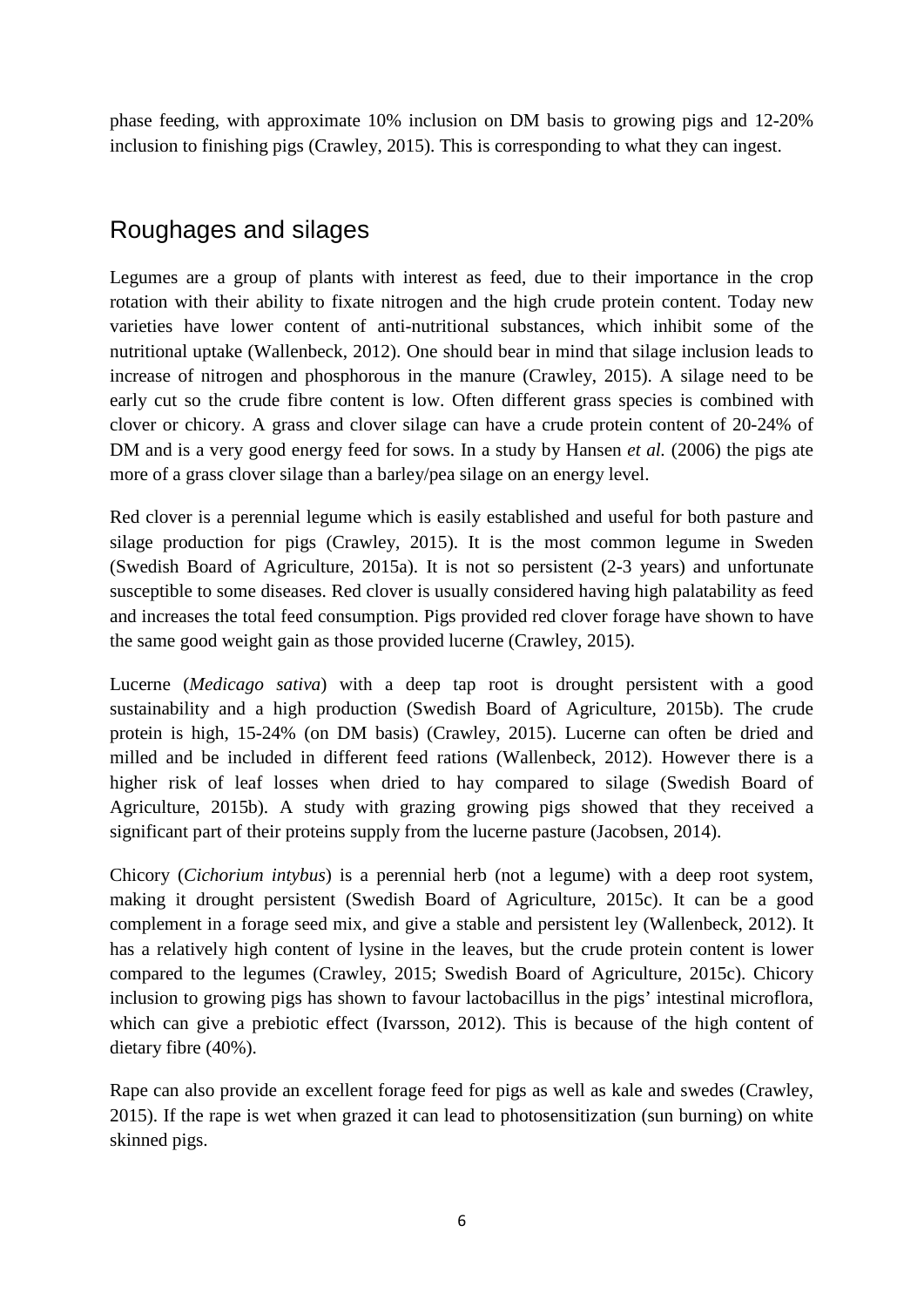#### <span id="page-12-0"></span>Effects on carcass and meat quality

A lower live weight and a lower daily gain are expected if part of the diet to finishing pigs is replaced with silage, that have earlier studies shown (Hansen *et al.,* 2006; Wallenbeck *et al.,* 2014; Crawley, 2015). Hansen *et al.,* (2006) fed a restricted organic concentrate diet (70% of the Danish recommendations) to finishing pigs with free access to two different types of silages; barley/pea or grass/clover silage. The daily gain for these pigs was 27% lower than for the pigs with a 100% conventional concentrate diet and 22% lower than pigs with 100% organic concentrate diet. The decrease in daily gain was more pronounced during the winter period compared to the summer period. The difference was also more pronounced in castrated pigs compared to the female pigs. Regarding the carcass quality pigs fed silage had a higher lean meat percentage compared to pigs fed 100% concentrate. They had therefore also a higher yield of loin, leg, leg muscles and tenderloin with a thinner layer of fat on loin and leg when corrected for slaughter weight. Pigs fed 100% concentrate had instead heavier belly parts. The amount of intramuscular fat was lower compared to 100% concentrate fed pigs. That was expected because a higher lean meat percentage is correlated to lower intramuscular fat.

In a study by Wallenbeck *et al.* (2014) growing/finishing pigs were fed a grass/clover silage corresponding to 20% of their metabolizable energy basis in the diet. The weight gain was only 5-15% lower compared to a control diet. The grass/clover silage was given in three different forms; intact silage fed separately, chopped silage mixed with commercial feed, and milled silage pelleted with the commercial feed (where all silage would be totally consumed). The pigs fed the control diet had the highest daily weight gain, and the pigs fed pelleted silage had the second highest daily weight gain. Pigs fed chopped and mixed silage had the lowest killing-out percentage. The lean meat percentage was higher on pigs in the intact silage treatment compared to the pelleted silage treatment and the control treatment.

In non-ruminant animals, like pigs, the portion of unsaturated fatty acids in the meat can quite easily be increased by increasing the unsaturated fatty acids in the pig's diet (Warriss, 2010). An increase in the proportion of polyunsaturated fatty acids in meat is often of interest due to its positive health aspect for humans. But there is a problem with unsaturated fatty acids, they are more sensitive to lipid oxidation and the compound derived from it can cause rancidity and other off-flavours both in cooked and uncooked meat. Meat processing, packing procedure and storage temperature affect the propensity of lipid oxidation and can therefore be adapt to inhibit undesired oxidation. Hansen *et al.* (2006) showed that the pigs fed silage had a higher value of metabolites from lipid oxidation as a result of the higher intake of polyunsaturated fatty acids. When analysing the fatty acid composition in the back fat of the pigs Hansen *et al.* found a lower content of saturated fatty acids (-2%) and a higher content of polyunsaturated fatty acids (2-3%) in pigs fed silage, which the scientists feared could be a problem in the further meat processing.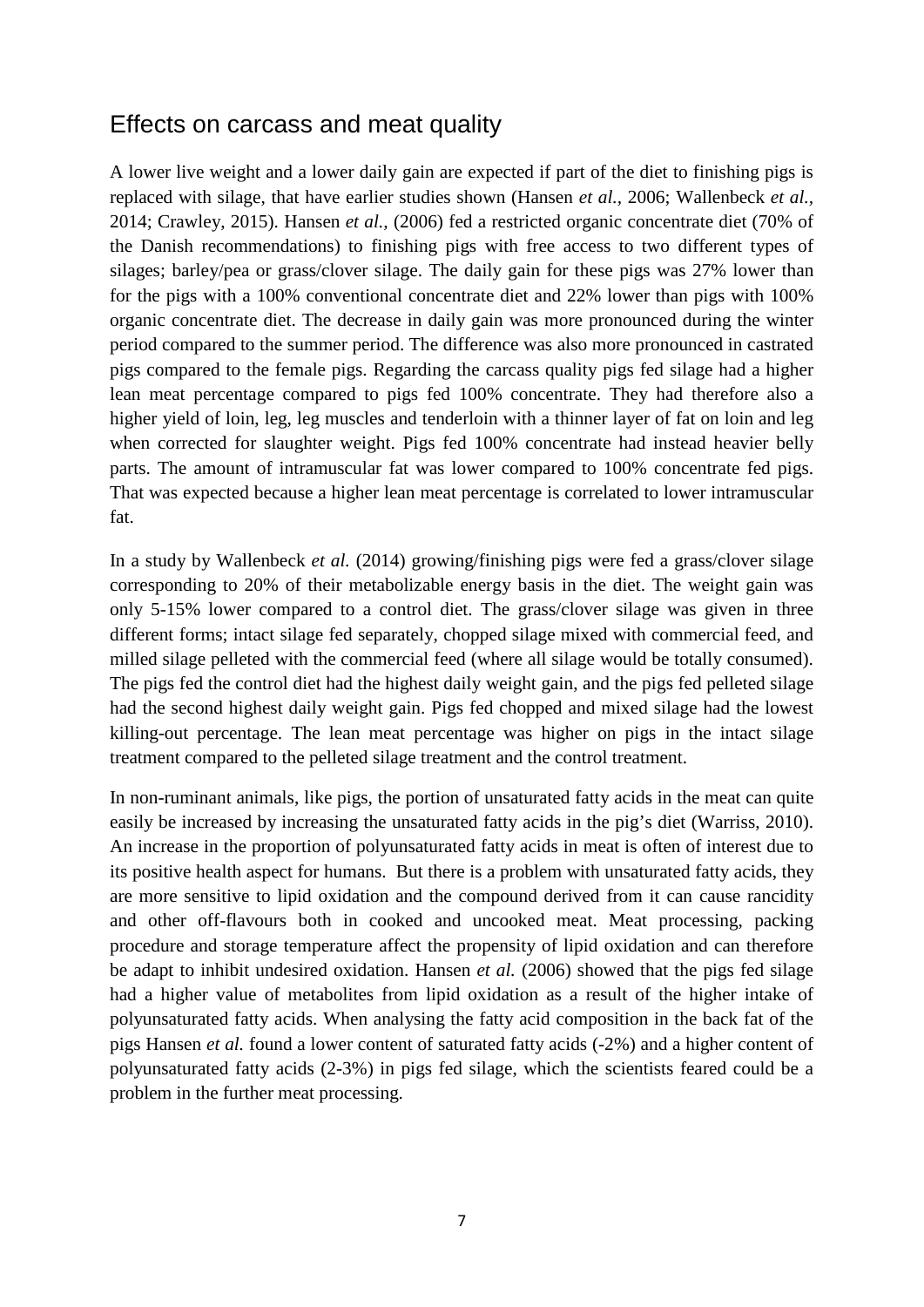#### <span id="page-13-0"></span>Towards a more sustainable pig feed production

To achieve a more sustainable animal production, recycling of nutrients is of major importance (Wallenbeck *et al.,* 2014). This is especially important in organic production but also in conventional production. To use locally produced feed stuff for the animals is one way to improve this. Legumes' ability to fixate nitrogen from the air is a well-used and appreciated attribute, and organic crop production relies on legumes for their nitrogen supply to the soil when fertilizers are not permitted. Forage production, which often combines grass cultivation with legumes, has several positive aspects in a crop rotation (Wallenbeck, 2012). A crop rotation with forage is good as preventive weed and pest control and for plant diseases. A forage production has a high potential to provide pig farmers with both protein feed and roughage and hopefully in the future it can be more frequently used also at pig farms. A feeding system including forage could be beneficial economically as well due to it can reduce the overall feeding cost, especially for organic supplementary feeding concentrates (Crawley, 2015). Finally, to provide also conventionally reared pigs some access to forage of some kind can give them behavioural enrichment and overall improve animal welfare (Presto *et al,.* 2013).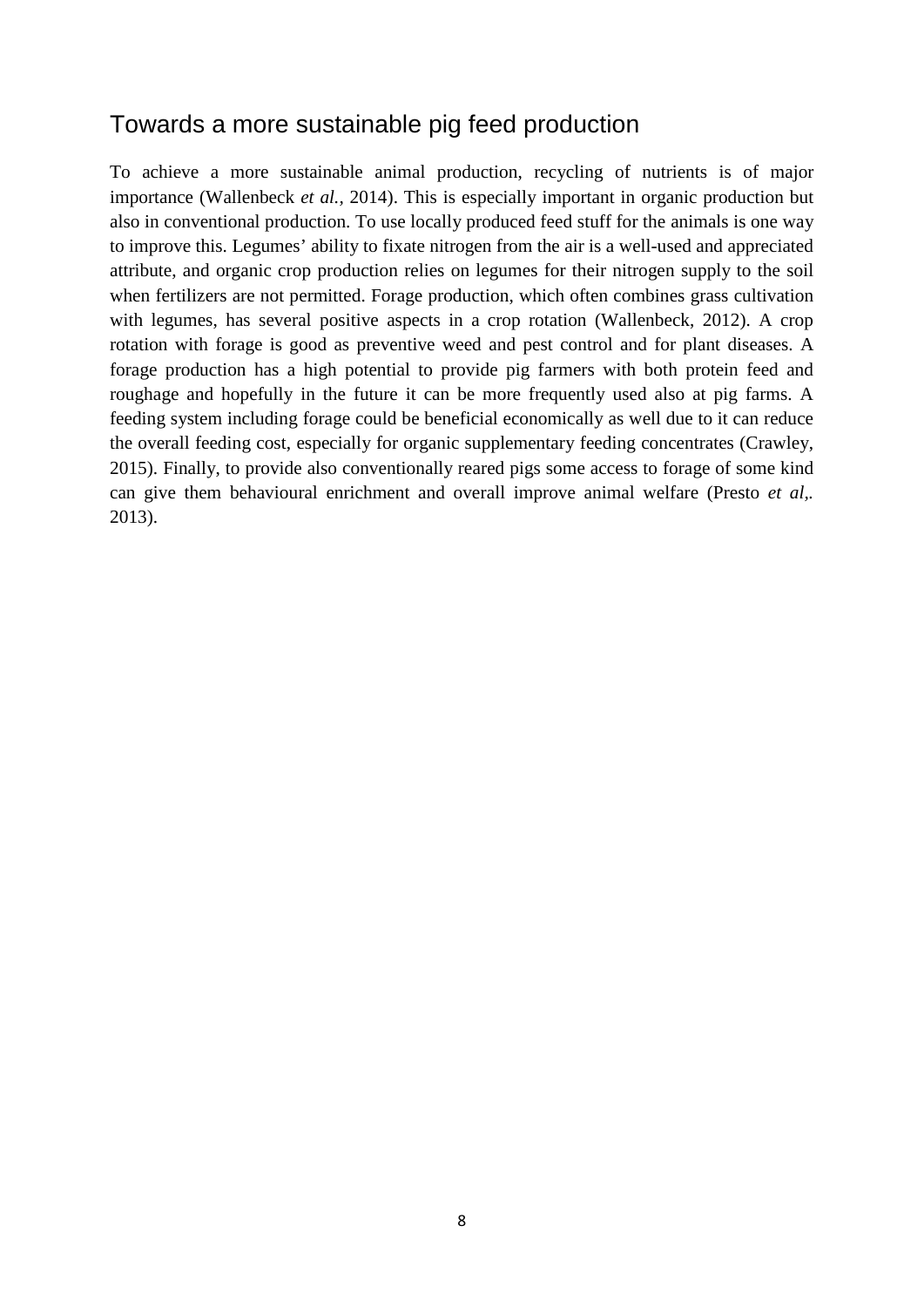## <span id="page-14-0"></span>Materials and Methods

This study was performed at the Swedish Livestock Research Centre at Funbo Lövsta outside Uppsala, Sweden. The experiment started the  $14<sup>th</sup>$  of July and ended  $15<sup>th</sup>$  of August 2014. The pigs were sent to slaughter at the Lövsta slaughterhouse close to the Research Centre. The slaughterhouse is owned by the Swedish University of Agriculture Science and run by the company Lövsta Kött.

The pig herd at the Research Centre is from a Specific Pathogen Free (SPF) production and have a high health status. This means that the herd is free from several microorganisms that cause diseases such as salmonella, scabies, pleuropneumonia, swine enzootic pneumonia (SEP), swine influenza, swine dysentery, ileitis (*Lawsonia intracellularis*) and atrophic rhinitis (Granert, 2013). SPF pigs have a high daily weight gain and will therefore reach slaughter weight at an earlier age (Wallgren *et al.*, 2012).

#### <span id="page-14-1"></span>Animals, housing and feeding

The study included 72 growing/finishing pigs from one production batch (nine birth litters) which were born and reared at the same facility. Half of the pigs were a cross breed between Yorkshire x Hampshire (YxH) from four litters and the other half of Yorkshire x Duroc (YxD) from five litters. At weaning (five weeks of age) the piglets were regrouped to avoid harmful fights at an older age in the farrowing unit. At nine weeks of age and a live weight of approximately 30 kg the pigs were moved to a rearing stable, where they were distributed to 18 pens with four pigs per pen. Each pen consisted of two females and two males, one sex of each cross breed (two YxH and two YxD). The male pigs were immunocastrated with Improvac<sup>TM</sup> with the first injection at 11 weeks and a second at 15 weeks of age. The pen had concrete floor in the lying and feeding area and a slatted dunging area (1/3 of the pen area). In the slatted area there were gates of metal bars to the pen neighbours. In the lying area the partitions were solid walls. A rack for silage was placed at the solid wall in the lying area. The feed trough was placed along the short side in lying area and had a length of 1.8 m. One water nipple was placed in the slatted area. The lying area was 1.8 m x 2.2 m and the slatted area was 1.8 m x 1.0 m. The pen's total area was then 5.76 m<sup>2</sup>, giving an area of 1.44 m<sup>2</sup> per pig. The formation of the pen is shown in Figure 1. All pigs had access to straw and the pens were cleaned daily.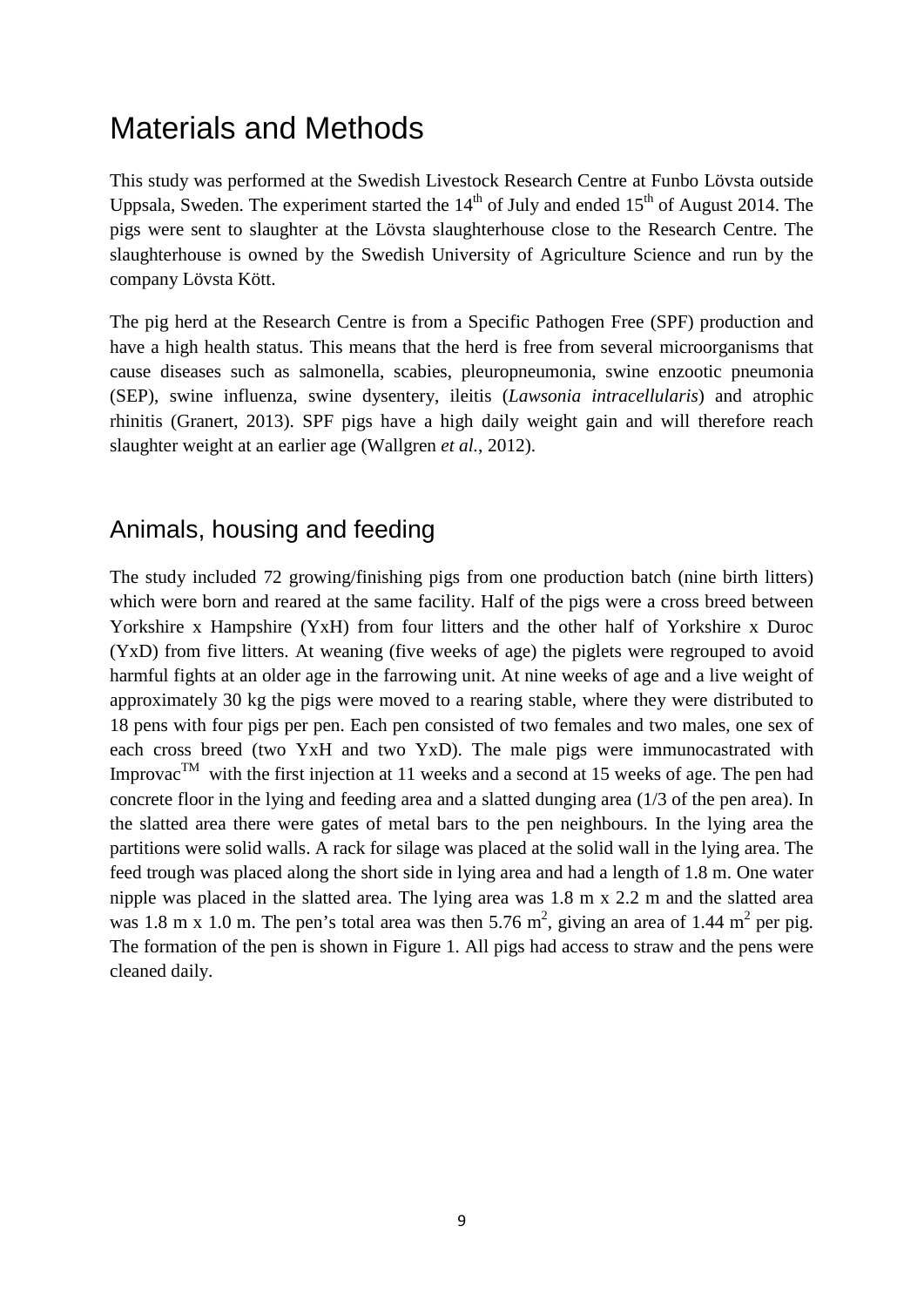

*Figure 1. The formation of the pen with silage rack at the right pen wall in the lying area, feed trough in the front of the pen and slatted area in the back of the pen.*

All pigs were fed a wet commercial cereal-based feed three times a day (Origo from the feed company Lantmännen). The nutritional value of the dry feed is shown in Table 1. (Lantmännen, 2015). The time for feedings differed from day to day, but occurred in the midmorning, afternoon and evening (generally between 8-10, 14-16, 17-22 o' clock). The feeding system is fully automatic and is monitored by a computer. The feed ration provided 22.3 MJ NE/day.

*Table 1. The nutrient composition and energy value in the dry commercial feed (before mixed with water).*

|                          | Commercial feed |
|--------------------------|-----------------|
| Dry matter (DM), %       | 87              |
| NE, MJ/kg                | 9.3             |
| Crude protein (CP), g/kg | 135             |
| Crude fat, $g/kg$        | 38              |
| Ash, $g/kg$              | 45              |
| Crude fibre, g/kg        | 56.             |

When the experiment started the growing/finishing pigs had reached a live weight of approximately 80 kg (mean  $\pm$  std; 81.5  $\pm$  8.03 kg) and an age of four months (16-17 weeks). When the experiment ended and the pigs were send to slaughter, they had a live weight at approximately 110 kg (mean  $\pm$  std; 108.6  $\pm$ 10.0 kg) and an age of five months (20-21 weeks). The pigs' carcass weights and meat percentages were collected from the slaughterhouse. One pig of the 72 was taken out from one pen and placed in a sick pen before the experiment started due to tail biting. This pig was not included in the behaviour study, but was included in the production performance data.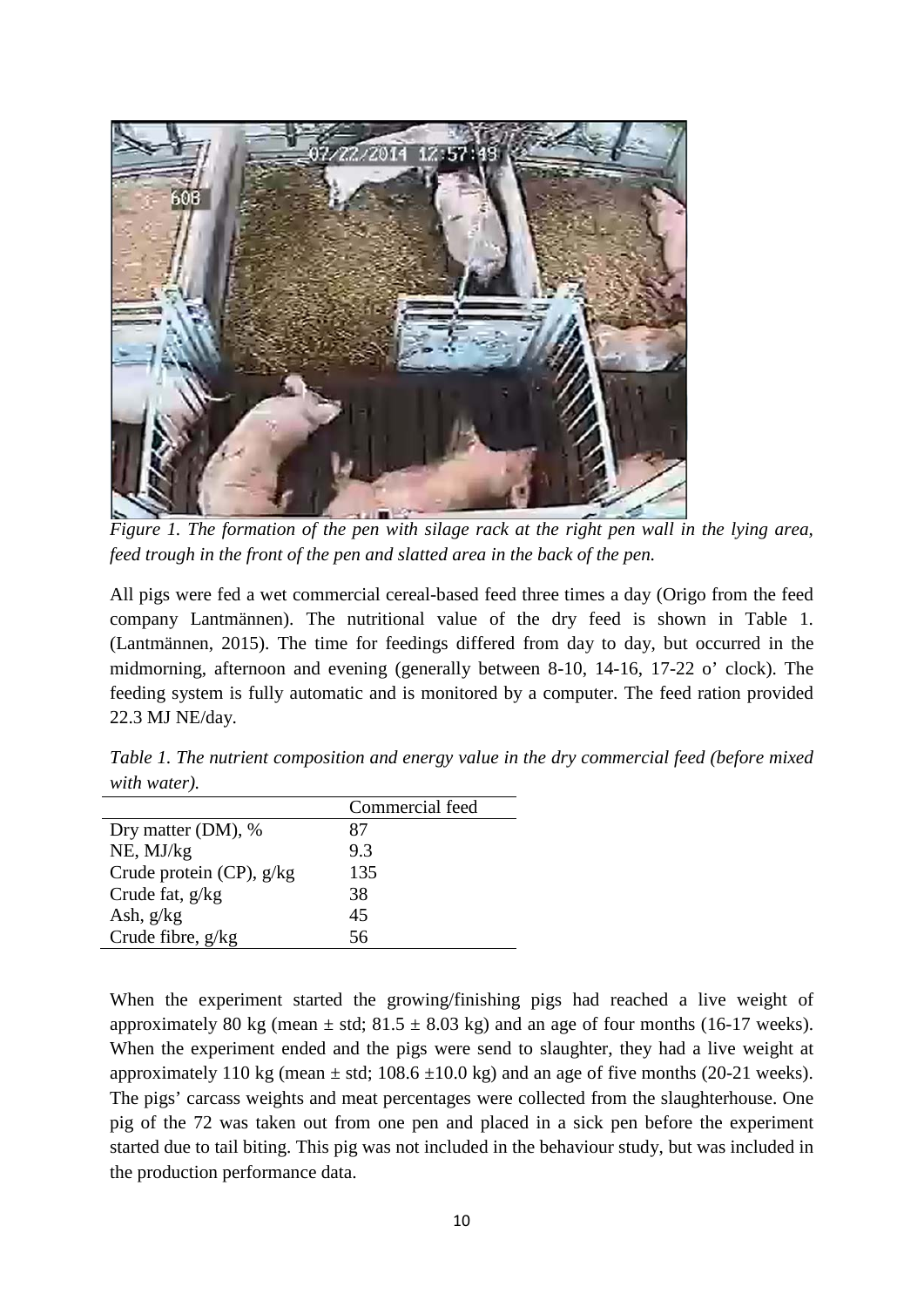#### <span id="page-16-0"></span>Experimental design and treatments

The experiment included three treatment; chicory silage (CH), red clover silage (RC) and control (C). The pigs in the chicory and the red clover treatment were only given 80% of the recommended feed ration of the commercial feed, i.e. 17.9 MJ NE/day and given free access to either a silage of chicory or a silage of red clover. The whole crop (stem, leaf and flower) silage was composed by 100% chicory or 100% red clover. The silages were the first cut, harvested in June the same year. In this study the aim was to evaluate pure chicory and pure red clover, even though silage on farm level always is a combination of both grass and legumes/herbs. The variation in those combinations varies widely, with a pure silage of chicory or red clover the effect of the combinations in silage can be excluded (% in silage). The nutritional composition of the silages were analysed and are presented in Table 2 (Andersson, 2015, pers. comm.).

|                        | Chicory silage | Red clover silage |  |
|------------------------|----------------|-------------------|--|
| DM, %                  | 26.3           | 29.6              |  |
| Ash, % of DM           | 11.4           | 8.8               |  |
| Crude protein, % of DM | 16.2           | 15.8              |  |
| Crude fibre, % of DM   | 23.1           | 24.4              |  |

*Table 2. The nutritional composition of the chicory and the red clover silage.*

The control treatment was only given the commercial feed and 100 % of the recommended feed ration. No silage residues were collected and weighed. The distribution of the treatments in the rearing stable is shown in Figure 2.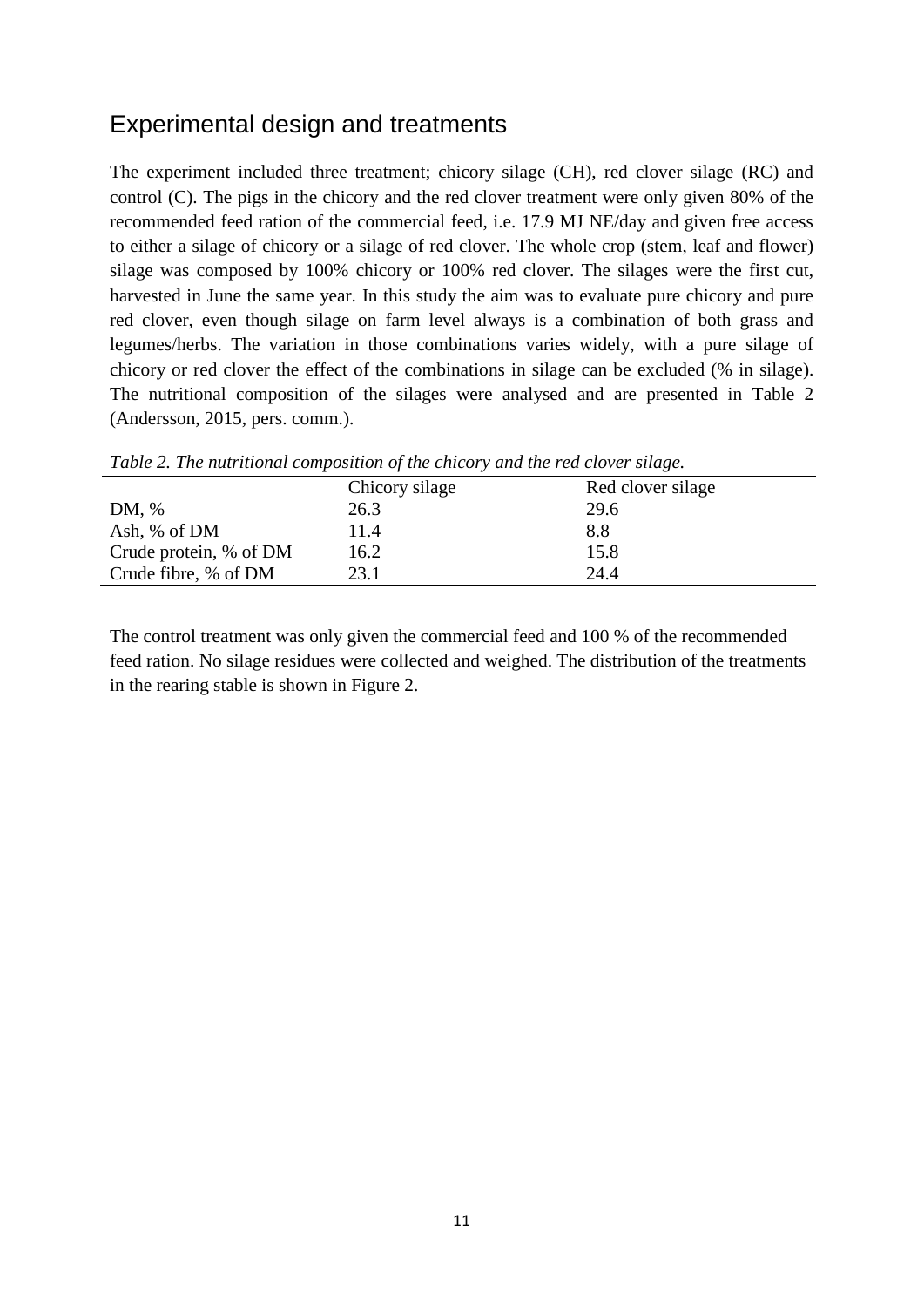

*Figure 2. A sketch over the 18 pens in the rearing stable with distributed treatments. Squares represent silage racks.*

#### <span id="page-17-0"></span>Behaviour observations

All pens had a camera device installed that recorded the pigs day and night throughout the experiment. The behaviour observations were made from the recorded video material and all observations were made by the same person. The pigs were observed two consecutive days at two occasions during the experiment. First occasion was in beginning of the experiment,  $24<sup>th</sup>$ and  $25<sup>th</sup>$  of July (week 2 of the experiment), and the second in the end of the experiment,  $7<sup>th</sup>$ and  $8<sup>th</sup>$  of August (week 4 of the experiment). To estimate the pigs' time budget (how the pigs spend their time), an instantaneous scan sampling was done every hour during daytime, 07.00 – 19.00 o'clock. The reason for the choice to do scan sampling only daytime was that the pigs were more active then compared to nighttime, when the majority of the pigs were only sleeping. At each scan sample the activity, body posture and location in the pen were registered. The definitions of the activity behaviours, body postures and the location of the pen are described in an ethogram in Table 3.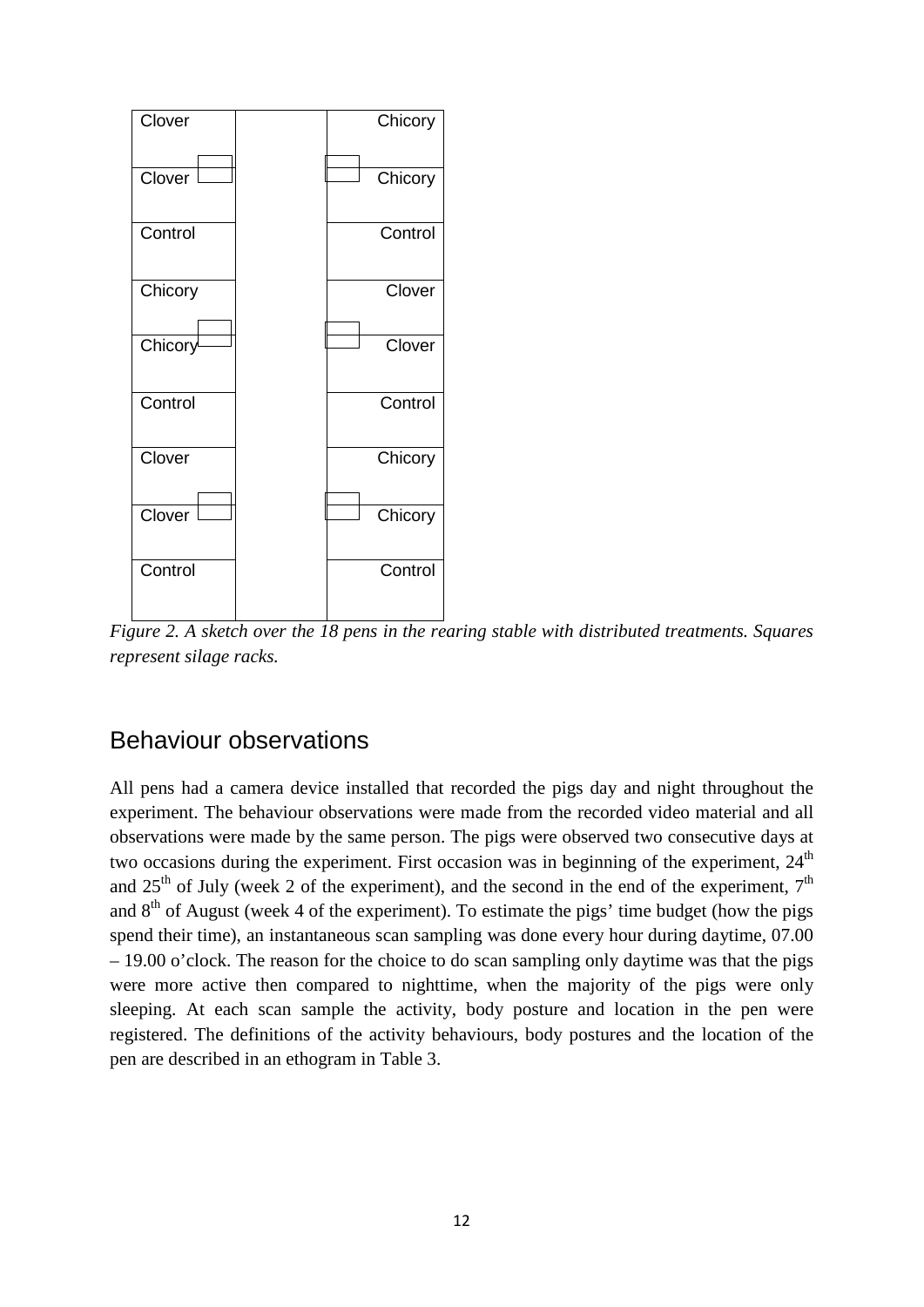| Category            | Variable                  | Definition                                             |
|---------------------|---------------------------|--------------------------------------------------------|
| Scan sampling       |                           |                                                        |
| Body posture        | Lying on the side         | Lying on the side, head on the side                    |
|                     | Lying on the belly        | Lying on the belly, with head in a nearly vertical     |
|                     |                           | position, front legs not outspread to the side         |
|                     | Sitting                   | Front feet on the ground, back legs in lying           |
|                     |                           | position                                               |
|                     | <b>Standing</b>           | Standing or walking on all four feet                   |
| Location in pen     | Lying area                | In the lying area                                      |
|                     | Slatted area              | At least one leg on the slatted area                   |
| Activity            | Eating feed               | Snout in feed trough                                   |
|                     | Eating silage             | Snout touching silage rack                             |
|                     | Drinking                  | Snout touching water nipple                            |
|                     | Nosing/rooting pen floor  | Snout touching pen floor (also slatted floor)          |
|                     | Nosing/biting pen fitting | Snout touching pen fitting                             |
|                     | Nosing/biting other pig   | Snout touching other pig (If nosing on other pig in    |
|                     |                           | other pen, it will not be register as nosing pen       |
|                     |                           | fitting) (If two pigs are fighting it will be register |
|                     |                           | as two nosing events even if one of the snouts is      |
|                     |                           | not touching the other one)                            |
|                     | Nothing                   | Snout in air (If snout happens to touch something      |
|                     |                           | while the pig is sleeping it is defined as nothing)    |
| Continuous sampling |                           |                                                        |
| Performing pig      | Nosing                    | Snout touching other pig                               |
|                     | Nibbling/biting           | A pig nibbles or bite another pig                      |
|                     | Tail biting               | Having another pig's tail in the mouth                 |
|                     | Head knock                | Approaching other pig with rapid head movement         |
|                     |                           | and open mouth                                         |
|                     | Climbing                  | At least one hoof/leg on the top of another pig        |
|                     | Riding                    | A pig is mounting another pig                          |
|                     | Lifting                   | Snout under the body of another pig and lifting        |
|                     |                           | upwards                                                |
|                     | Pushing                   | Pushing another pig with any part of the body in       |
|                     |                           | order to displace it, no biting                        |
|                     | Belly massage             | A pig massaging another pig's belly or throat          |
|                     | Biting pen fitting        | Biting pen fitting                                     |
|                     | Eating/rooting silage     | Eating silage and rooting close to the silage rack     |
|                     |                           | (a pause for at least 20 seconds is consider as new    |
|                     |                           | rooting behaviour)                                     |
| Receiving pig       | No reaction               | No change in body position or activity of the          |
|                     |                           | receiving pig                                          |
|                     | Avoiding                  | Pig or pig's head turning/moving away from the         |
|                     |                           | performing pig                                         |
|                     | Return approach           | Receiving pig approaching the performing pig           |
|                     |                           | with head/snout                                        |
|                     | Other pen                 | Receiving pig is from other pen, no reaction           |
|                     |                           | recorded                                               |
|                     |                           |                                                        |

*Table 3. Ethogram of behaviours of pigs in the video recordings.*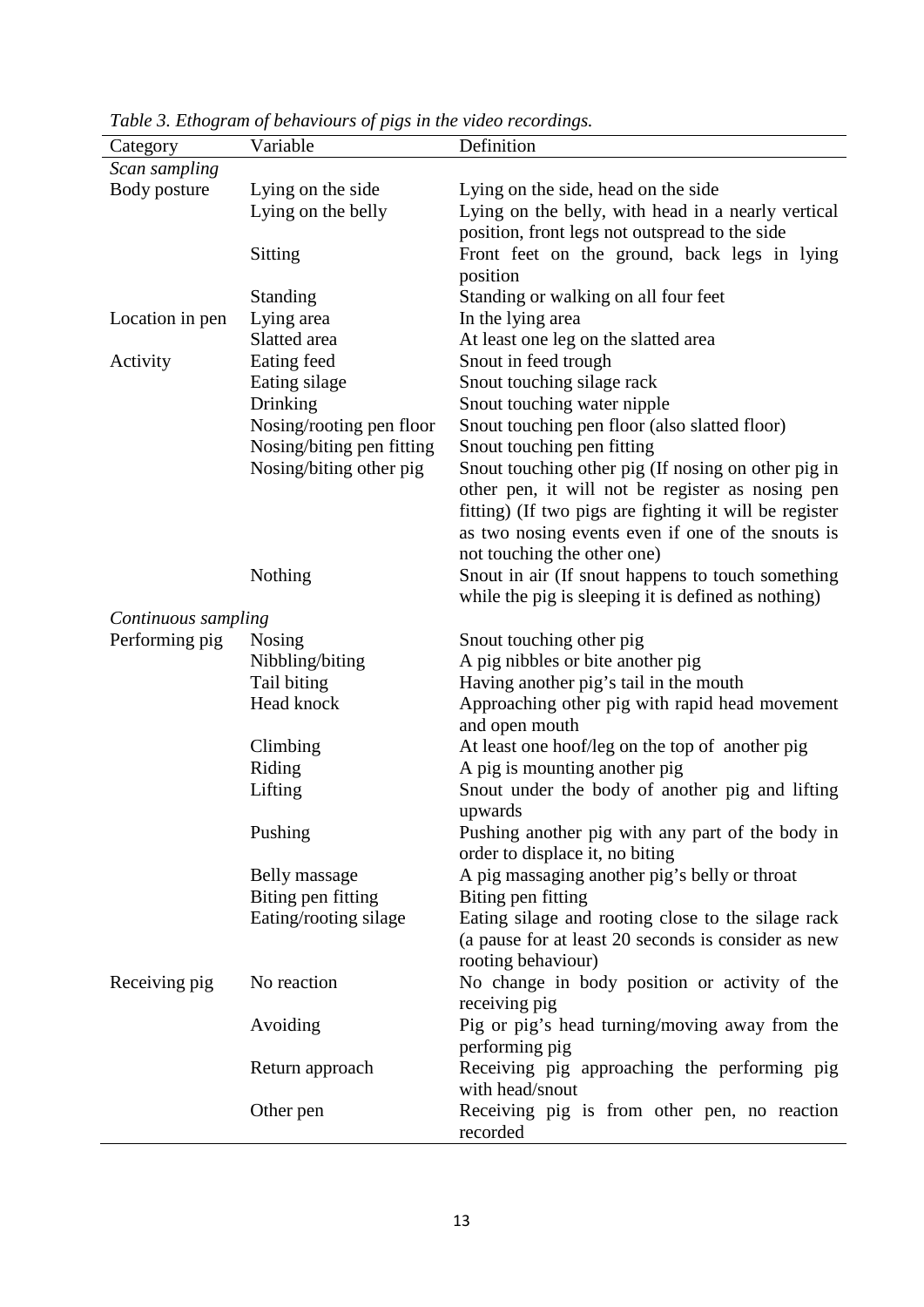Social interactions were observed and recorded continuously for 5 minutes three times per day on the same days as the scan sampling. These three occasions occurred 11.15, 13.45 and 17.30 o'clock, to avoid collidation with feeding. The social interaction is divided in a performing pig and a receiving pig, because the severity of a behaviour depends on how it is being received (Presto *et al.,* 2013). A part from social behaviour, eating and rooting silage and biting pen fittings were also registered in the continuous observations. Except from being of big interest in this study, these behaviours could have low frequency and therefore be better to analyse with continuous observations. In the silage treatment pens, pigs were marked with individual numbers on the back. In those pens the identity of the performing and the receiving pig were recorded. The definitions of the social interactions in the continuous sampling are described in the ethogram in Table 3.

#### <span id="page-19-0"></span>Statistical analyses

Statistical analyses were performed in SAS software, version 9.2 (SAS, 1990). Descriptive statistics were calculated with the procedure FREQ and MEANS and the analysis of variance (ANOVA) with the procedure GLM. Only variables that had adequate variation and a normal or approximately normal distribution were analysed with ANOVA, other interesting variables are presented with descriptive statistics. Residuals of the variables in the ANOVA analyses were examined for normal distribution using PROC UNIVARIATE, where the Shapiro-Wilks test for normality and normal probability plot were considered.

Differences in pigs' time budget and social interactions between treatments were analysed with a model including the fixed effects of treatment (CH, RC, C), week  $(2, 4)$ , time, date nested within week and box nested within treatment. The parameters lying on belly and lying on side in time budget were added together and named "lying down". The interaction between treatment and week and the interaction between treatment and time were also examined in time budget and social interactions. Those interactions were not significant for any of the variables and thus not included in the statistical model.

Differences in social interactions between genotypes and between genders were analysed with a model including the fixed effect of treatment (CH, RC, C), gender (male, female), genotype (YxD, YxH) and box nested within treatment. All social interaction parameters from the performing pig except nosing were added together and named "severe social interactions".

The production performance variables of the study were not analysed in this master thesis, instead the results from the statistical analyses from Andersson *et al.* (2014) are presented as previous results.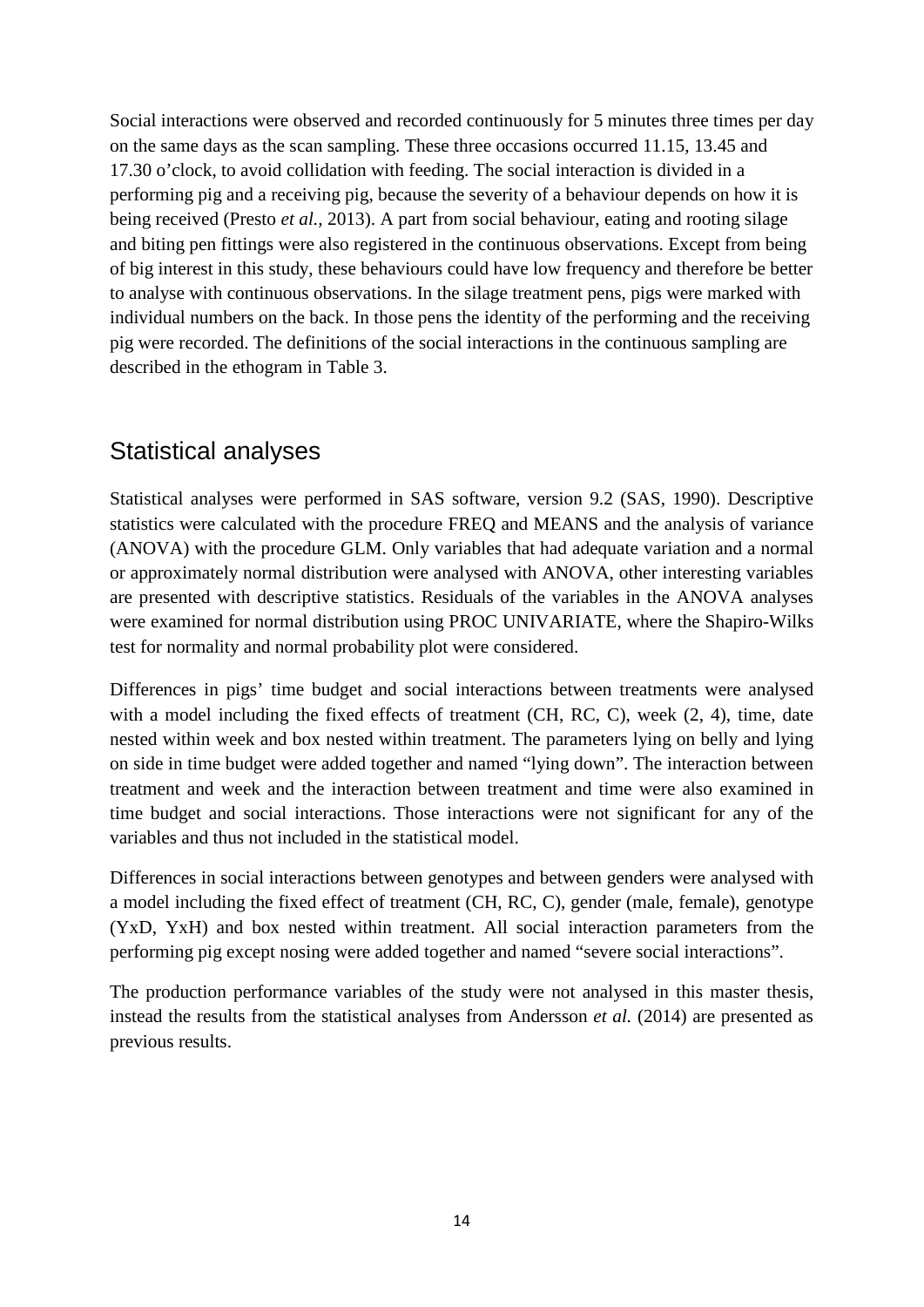# <span id="page-20-0"></span>**Results**

#### <span id="page-20-1"></span>Time budget

The pigs spent on average 70.4% of the daytime (7.00-19.00 o'clock) lying down (both on side and on belly). 71.9% of the time the pigs had their snout in the air, i.e. no specific activity, and 11.4% of the time they were nosing/rooting on pen floor. There were significant differences between treatments in time budget, see Figure 3 for body position and location in the pen and Figure 4 for activity.



*Figure 3. Proportion (%) of time that pigs in treatment CH, RC and C spent on lying down, standing and located in lying area vs. slatted area.(Least squares means ± standard error. Different letters (a, b) indicate pair-wise differences at p< 0.05).*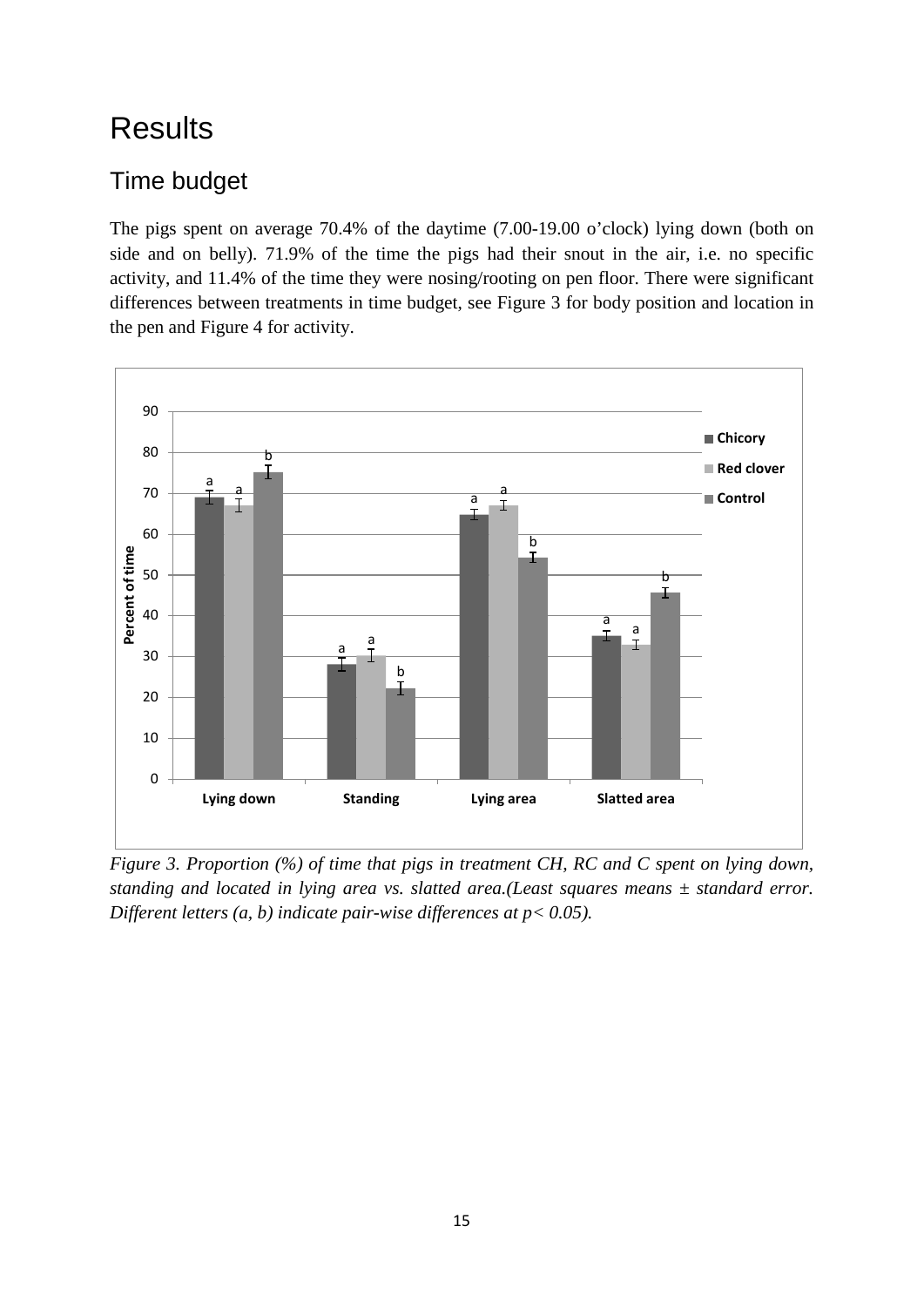

*Figure 4. Proportion (%) of time that pigs in treatment CH, RC and C spent on nosing/eating in feed trough, nosing/rooting on pen floor and nothing (snout in air). (Least squares means ± standard error. Different letters (a, b) indicate pair-wise differences at p< 0.05. †: p<0.10).*

Pigs in control treatment spent more of their time lying down and less time standing compared to the two silage treatments. They also spent a larger proportion of the time (77.5% vs. 71.4% (CH) and 67.3% (RC)) where they did not do any activity (nothing). This may imply that the control pigs with no access to silage were more inactive than the pigs that were given silage. There were no differences between pigs given chicory silage and pigs given red clover silage in body posture or pen location. Pigs in the control treatment spent less time in the lying area and thus more in the slatted area compared to CH and RC pigs. There was a tendency that CH pigs had a higher proportion of no activity compared to RC pigs (marked with † in Figure 4.). Otherwise there were no differences between the CH and RC treatments. Control pigs spent less time nosing/rooting in the straw on the pen floor than the pigs in the other treatments, which had some silage to manipulate on the pen floor. The time pigs spent nosing in feed trough did not differ between treatments.

There was no difference in how much of the time the pigs were lying down between the first observation occasion and the second (week 2 vs. week 4). There was also no difference in time spent nose/rooting on pen floor between the two observation occasions. In week 4 the pigs increased the time spent on nosing in feed trough (p<0.001, LSM  $\pm$  SEM; 3.312  $\pm$  0.764 (w. 2) vs. 8.066  $\pm$  0.739 (w.4)) and decreased the time spent on no activity (p<0.05, LSM  $\pm$ SEM; 73.850  $\pm$  1.250 (w. 2) vs. 70.264  $\pm$  1.210 (w. 4)). The time spent in the slatted area decreased from week 2 to week 4 (p<0.001, LSM  $\pm$  SEM; 42.944  $\pm$ 1.015 (w. 2) vs. 32.924  $\pm$ 0.982 (w. 4)), which is probably mainly explained by the increase in the pigs' body size.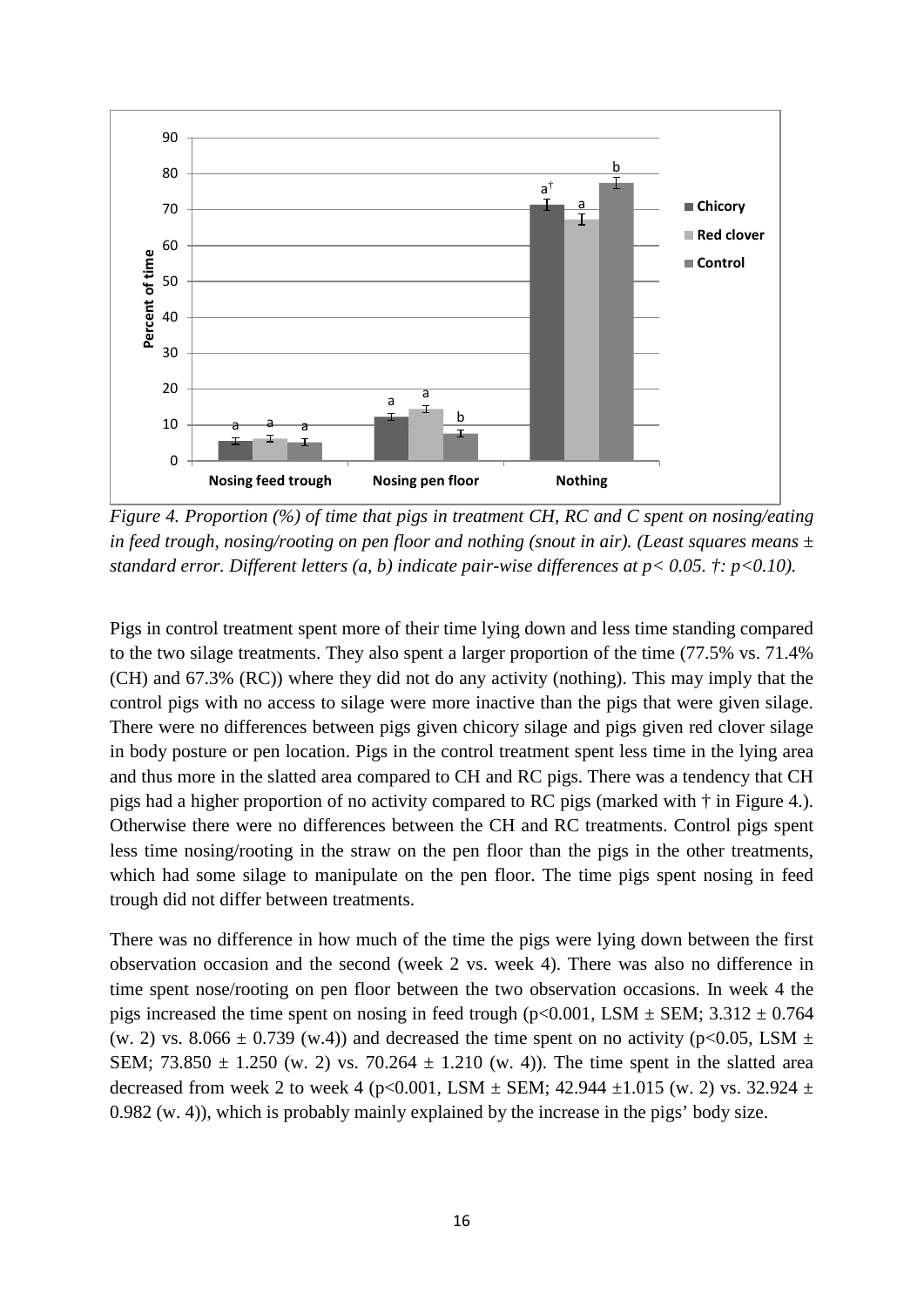In Figure 5 the pigs' body posture lying down and the activity nosing/rooting on pen floor are shown in relation to the time of the day. The results indicate an activity increase around the feeding events.



*Figure 5. Proportion (%) of time (least squares means ± standard error) that pigs spent lying down and nosing/rooting pen floor during the day.* 

Behaviour like sitting, eating silage, drinking water, nosing/biting pen fitting and nosing other pig made up a too small proportion of the pigs' time budget (less than 4.4%) to be able to be analysed with ANOVA, i.e. not normally distributed. In Table 4 eating silage, nose/biting pen fitting and nose/biting other pig are presented with mean proportions. The control pigs had the highest proportion of time nosing/biting pen fitting.

| and C treatment spent on three activities. |                  |                  |                  |  |
|--------------------------------------------|------------------|------------------|------------------|--|
|                                            | Chicory          | Red clover       | Control          |  |
| Eating silage                              | $4.4 \pm 10.6\%$ | $4.7 \pm 11.1\%$ |                  |  |
| Nose/bite pen fitting                      | $1.2 \pm 6.0\%$  | $1.5 \pm 5.9\%$  | $3.8 \pm 9.8\%$  |  |
| Nose/bite other pig                        | $4.3 \pm 10.5\%$ | $4.4 \pm 11.8\%$ | $4.4 \pm 11.0\%$ |  |

*Table 4. Mean values (mean ± standard deviation) of proportion (%) of time pigs in CH, RC and C treatment spent on three activities.*

#### <span id="page-22-0"></span>Social interactions

Total number of social interactions and the behaviours eating silage and biting pen fitting that were observed during the continuous sampling are presented in Table 5. The observations were divided with total number of pigs in each treatment. The total number of social interactions was highest in the control group and the most common interaction in all three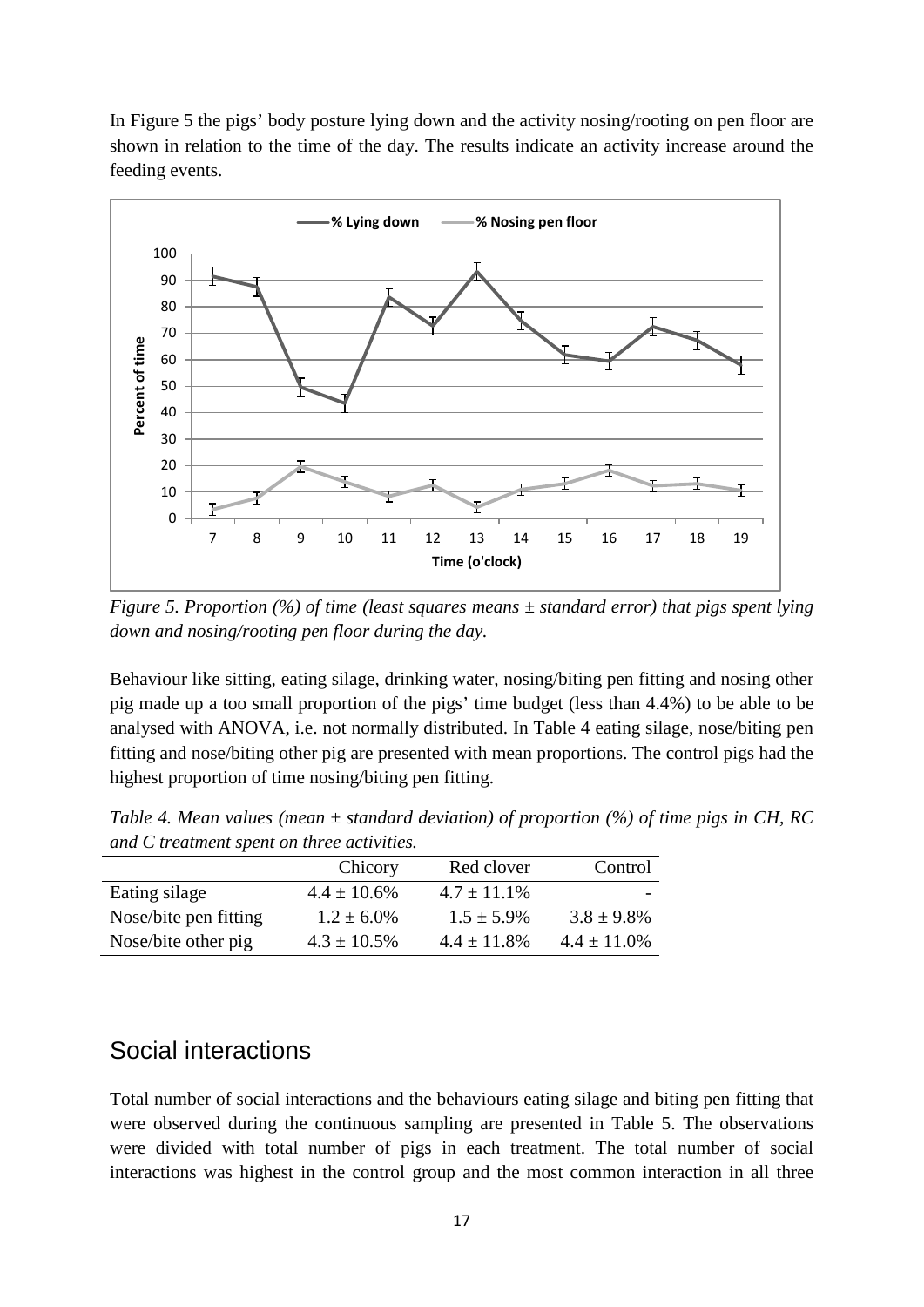treatments was nosing on other pig. The control group had the highest number of biting pen fitting also in this sampling. The total time of the continuous observations was 1 hour in each pen (5 min x 3 times a day x 4 days in total).

|                           | Chicory | Red clover | Control |
|---------------------------|---------|------------|---------|
| Nosing                    | 9.33    | 9.70       | 11.29   |
| Bite/nibbling             | 0.96    | 0.35       | 1.25    |
| Tail biting               | 0.13    | 0.09       | 0.29    |
| Head knock                | 1.42    | 0.44       | 0.29    |
| Climbing                  | 0.38    | 0.52       | 0.38    |
| Riding                    | 0       | 0          | 0       |
| Lifting                   | 0.08    | 0.22       | 0.17    |
| Pushing                   | 1.04    | 1.35       | 0.71    |
| Belly massage             | 0.04    | 0.17       | 0.04    |
| Rooting/eating silage     | 5.33    | 4.83       |         |
| Biting pen fitting        | 0.92    | 0.52       | 2.58    |
| Total social interactions | 13.38   | 12.83      | 14.42   |

*Table 5. Total number of social interactions (and two behaviour) per pig on altogether 1 hour of continuous sampling in CH, RC and C treatment.*

\* The number of total social interactions does not include the number of rooting/eating silage or biting pen fitting.

In Figure 6 the response of the receiving pig to a performed behaviour is shown in percentage of all reactions to that behaviour. To nosing the most common response was no reaction. The response to more severe social interactions, like biting, nibbling, head knock and pushing the avoiding response and return approach made out a larger part.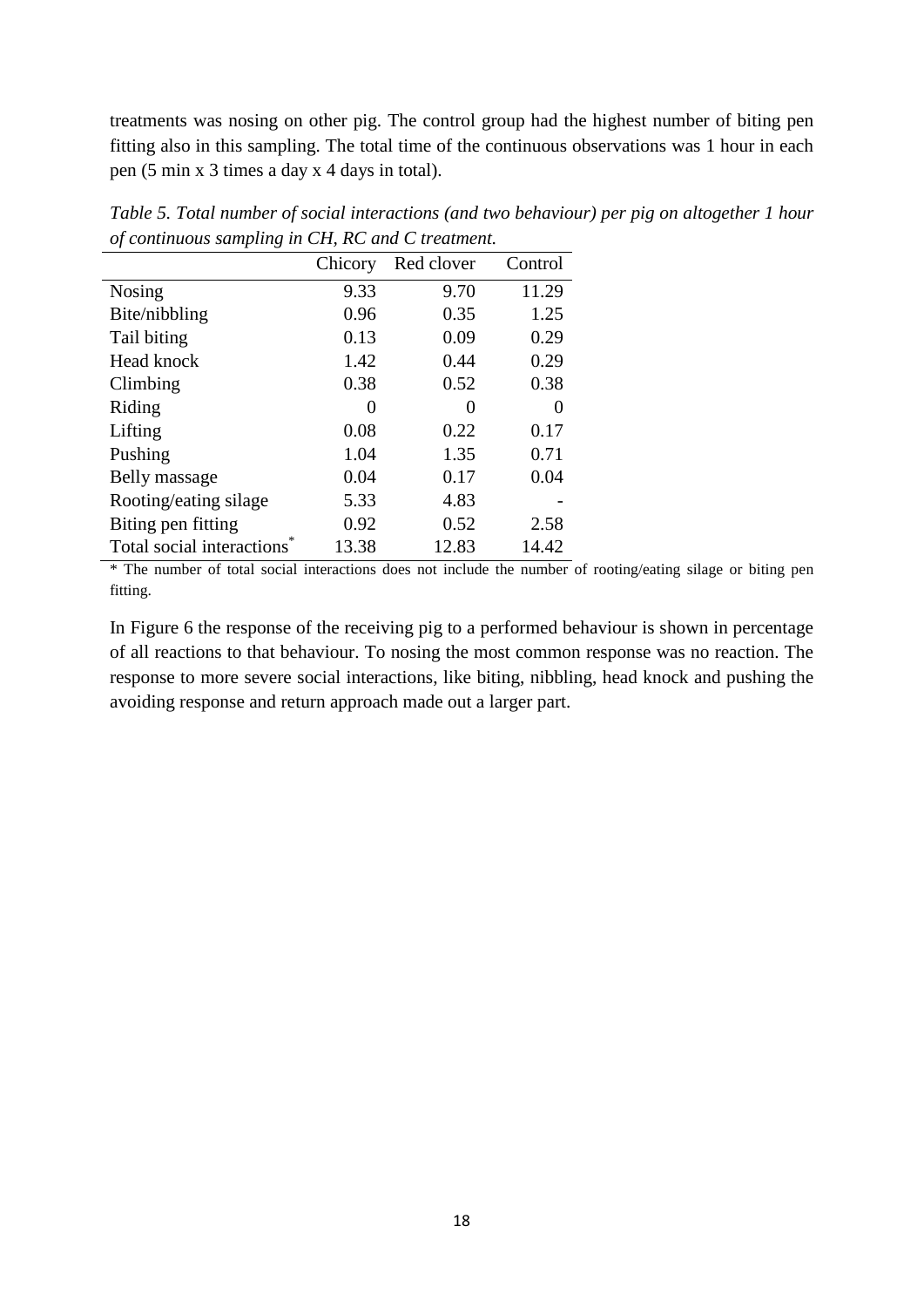

*Figure 6. Proportion (%) of the reaction by the receiving pig in the CH, RC and C treatment when received the behaviour nosing, bite/nibbling together with head knock, and pushing.*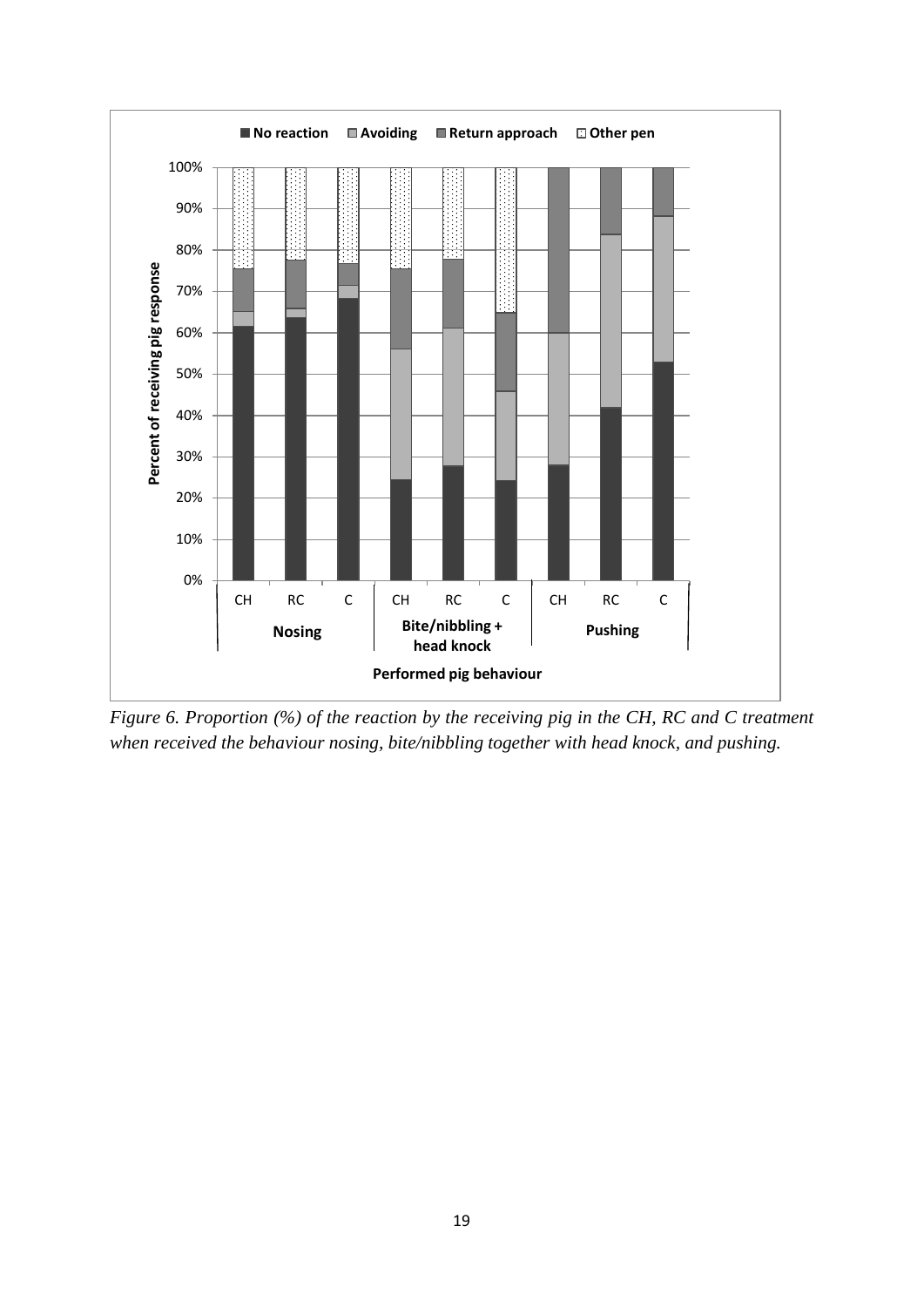

*Figure 7. Number of interactions (or behaviour) per pig per continuous observation (a´ 5 min). (Least squares means ± standard error. Different letters (a, b) indicate pair-wise differences at p< 0.05).*

In Figure 7 least squares means and standard errors for the social interactions, eating/rooting silage and biting pen fitting are presented. Tail biting, riding (never occurred), lifting and belly massage had a very low frequency and are therefore not normally distributed and not analysed further. There were no significant differences in how much nosing on other pigs, climbing and pushing the pigs did between treatments. There was a tendency  $(p= 0.064)$  that RC pigs pushed more often than C pigs. There was less biting and nibbling in RC treatment and more head knocks in CH treatment compared to other treatments. The control pigs clearly bit more in pen fittings than the other pigs  $(p<0.001)$ , which was also indicated in the time budget results. The number of times the pigs were eating and rooting silage did not differ between the two silage treatments.

In the response of the receiving pig no significant differences could be seen between treatments. Only a tendency ( $p= 0.058$ , LSM  $\pm$  SEM; 0.161  $\pm$  0.030 (CH) vs. 0.080  $\pm$  0.030 (C)) that CH pigs had a bit higher number of return approach than C pigs was seen.

Differences between first observation occasion and the second (week 2 and week 4) are presented in Figure 8. The number of biting and nibblings decreased to week 4, as well as head knocks seems to have done (tendency, p=0.085). Climbing increased, probably mainly due to the pigs' increase in body size and that they more easily walked on each other when moving around in the pen. There was also a tendency  $(p=0.078)$  that eating silage decreased in week 4 compared to week 2. The return approach response on a social interaction was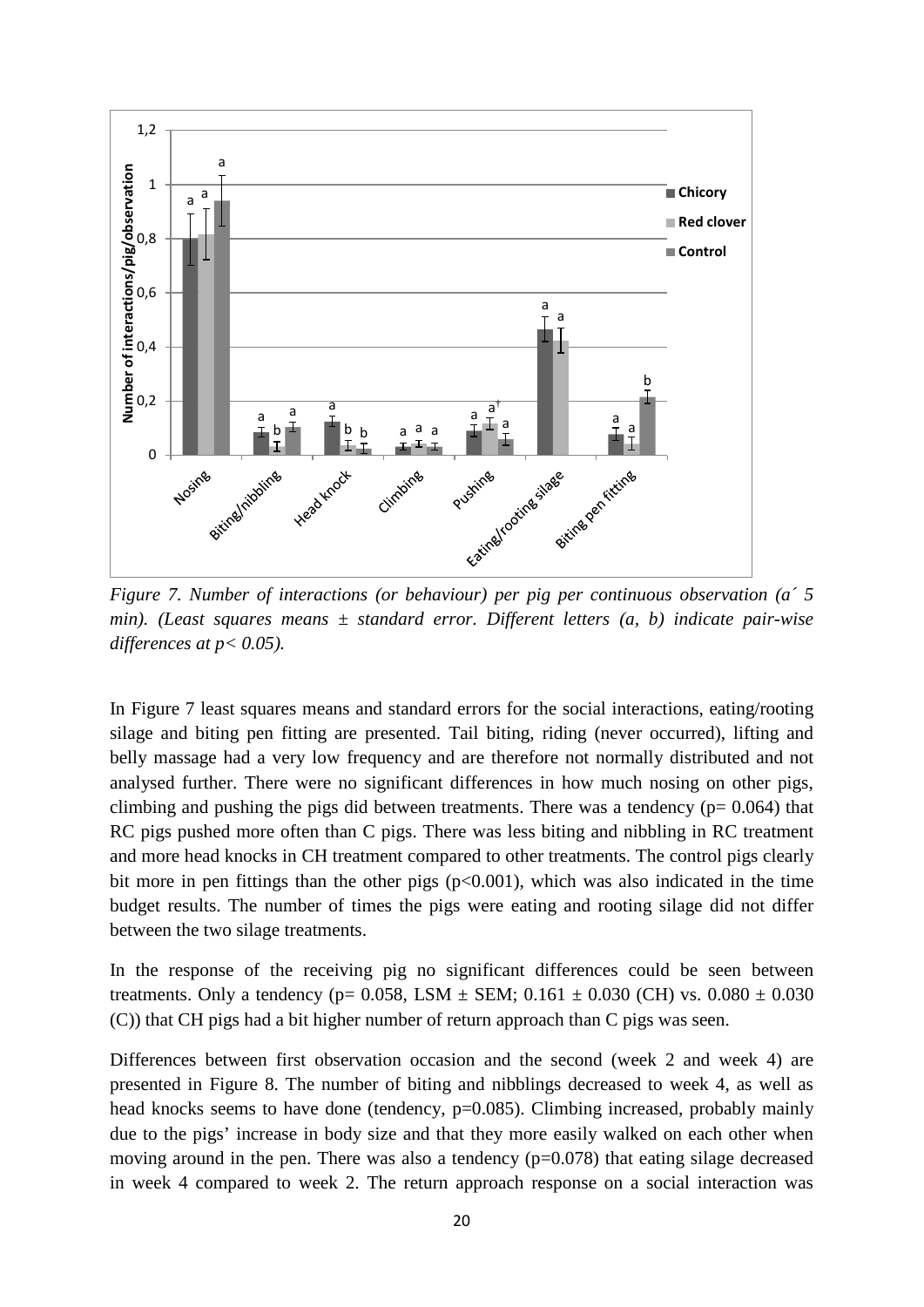

decreasing in number to week 4 (p=0.032, LSM  $\pm$  SEM; 0.160  $\pm$  0.024 (w.2) vs. 0.085  $\pm$  $0.024$  (w.4)).

*Figure 8. Number of interactions (or behaviour) per pig per continuous observation (a´ 5 min) in week 2 and week 4. (Least squares means ± standard error. \* indicate pair-wise differences at p< 0.05, †: p<0.10).*

Considering the time of the day (11.15, 13.45, 17.30 o'clock) quite many differences could be seen. For example nosing occurred more often in the evening (17.30) than the midmorning (11.15), head knock was most common at lunch time (13.45), more climbing in the evening and less pushing in the midmorning. Biting pen fitting occurred more often in the evening. On the other hand there was no difference in eating silage, that occurred evenly during the day. Considering the total number of interactions all three treatments had the lowest number in the midmorning, this can be explained by 83.7% of the pigs is lying down around this time (11.00 o'clock).

#### <span id="page-26-0"></span>Genotype and gender

The number of social interactions, biting pen fitting and eating/rooting silage in the continuous sampling in the two silage treatments were analysed also from a gender and from a cross breed (YxD or YxH) perspective. The differences that were found in gender are presented in Figure 9. Female pigs had a higher number of nosing interactions as well as total number of social interactions. When the females were the receiving pig the return approach was more frequent than for the male pigs. Only one difference (a tendency, p=0.056) was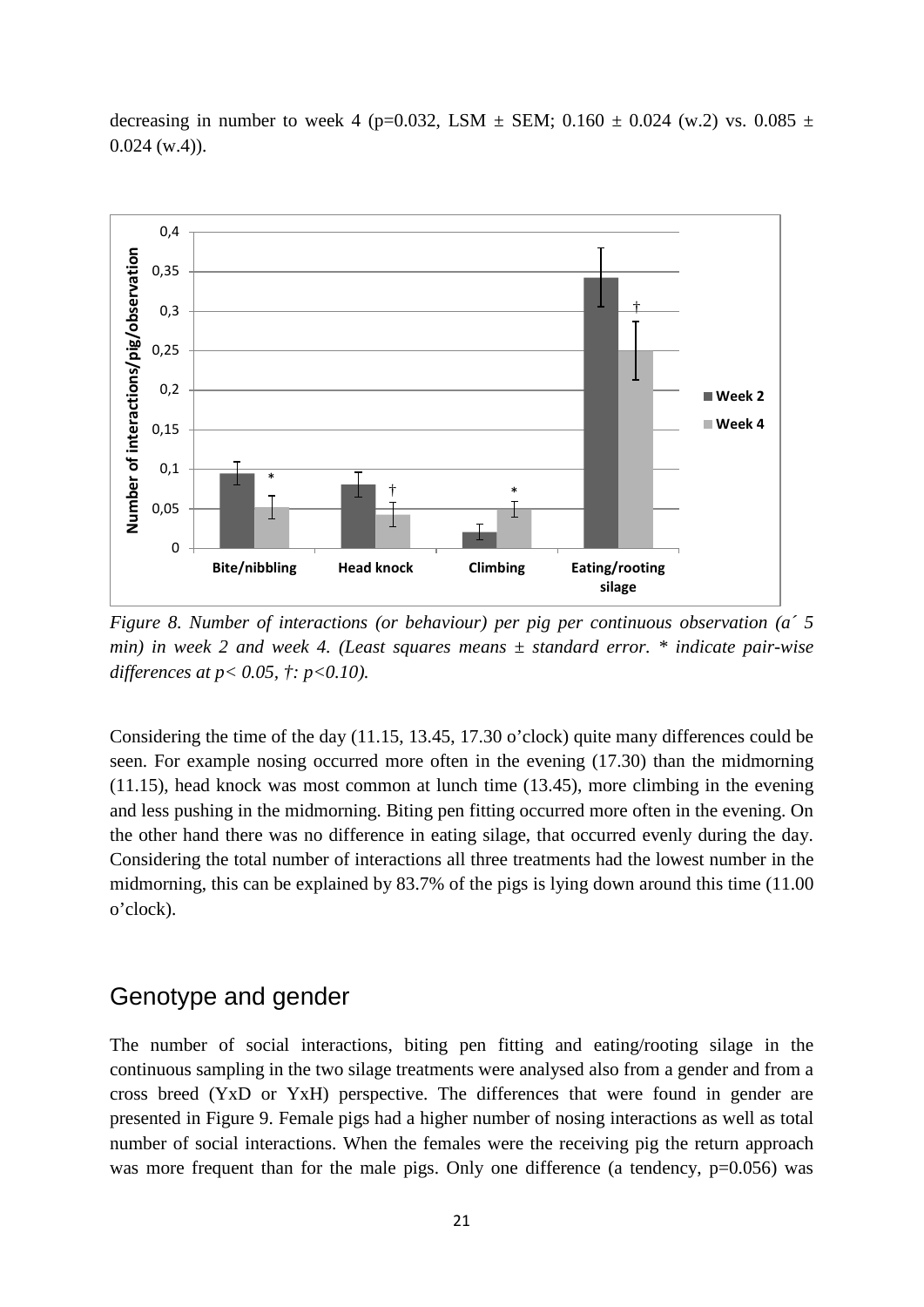found between genotypes; the number of severe interactions was higher in Duroc cross breed compare to Hampshire cross breed (LSM  $\pm$  SEM; 4.479  $\pm$  0.591 (YxD) vs. 2.899  $\pm$  0.529 (YxH)). Severe interaction, a new variable in this analyse, was all social interactions registered according to the ethogram (Table 3, continuous sampling) added together minus nosing (biting/nibbling + tail biting + head knock + climbing + riding + lifting + pushing + belly massage). In this analyse with only silage treatments, a significant difference could be seen in the behaviour biting pen fitting between the chicory and the red clover treatment. The chicory treatment had higher number of biting of pen fitting in 1 hour continuous observation compared to red clover treatment (LSM  $\pm$  SEM; 0.913  $\pm$  0.133 vs. 0.352  $\pm$  0.148, p<0.01). There was once again no difference in number of times the pigs ate or rooted in silage between the two silage treatments.



*Figure 9. Total number of interactions per pig on altogether 1 hour of continuous sampling depending on gender. (Least squares means ± standard error. \* indicate pair-wise differences at p< 0.05, † indicates p<0.1).*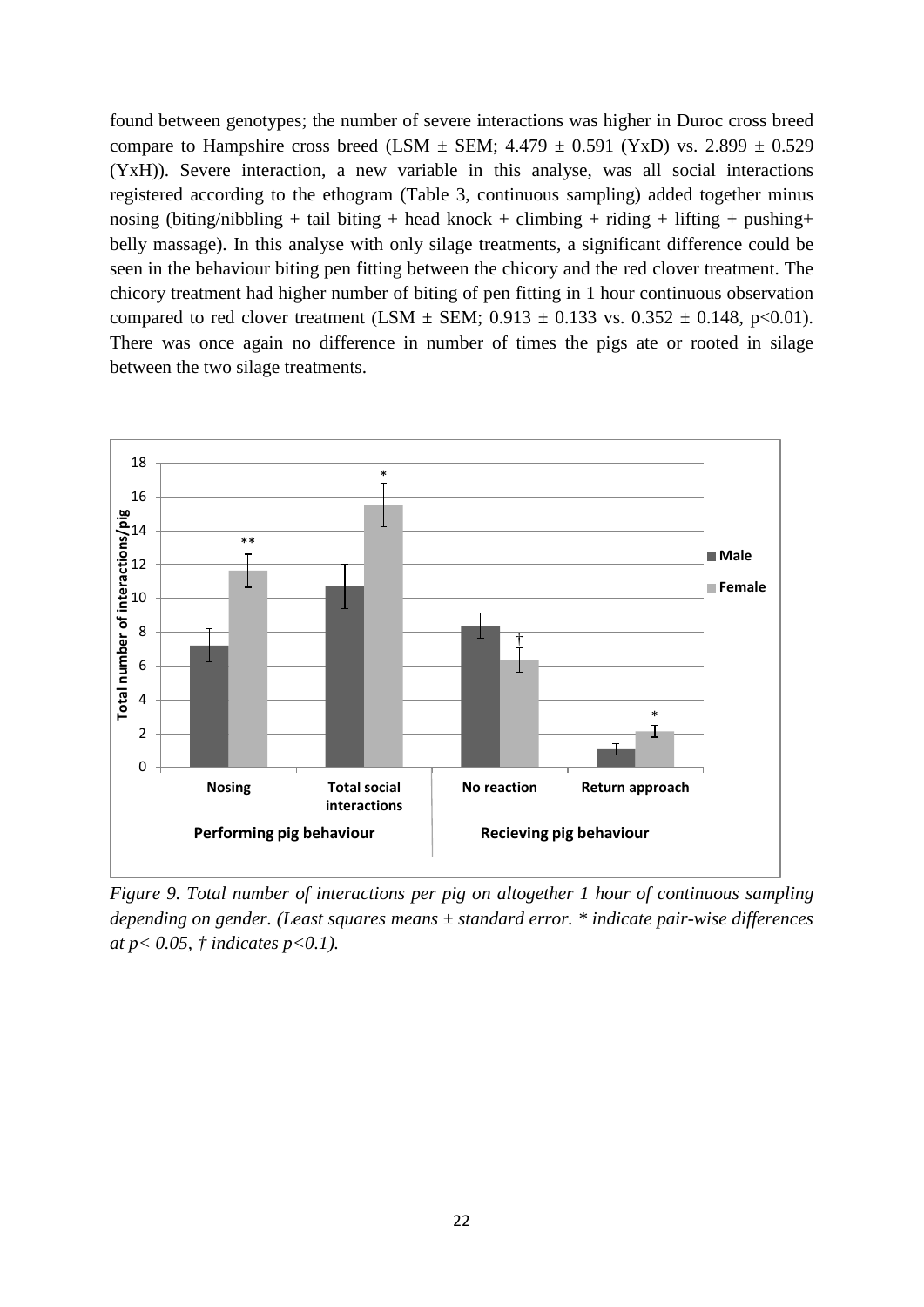### <span id="page-28-0"></span>Previous Results -Production performance

Another part of this study was the production performance of the pigs, but the analyse and the results from that are not part of this master thesis. Andersson *et al.* (2014) have analysed the production performance and presented them in the ICOPP synthesis report. The following results are from that report and are chosen to be included in the master thesis because of the results together with the behaviour results of the study will give a better view of the use of red clover and chicory silage to growing/finishing pigs. Andersson *et al.* saw that the daily gain of the pigs were lower in the silage treatments compared to the control treatment (0.813 kg/day (CH) and 0.860 kg/day (RC) vs. 0.960 kg/day (C) (Andersson, 2015, pers. comm.). The daily gain was 16% lower in the chicory treatment and 10% lower in the red clover treatment. This is to be compared with the commercial feed allowance was 20% lower in the silage treatments. This indicates that the red clover and chicory silages contributed with energy and nutrients to the growing/finishing pigs, where red clover silage seems to have provided nutrient in a better way. As no residues were collected and weighed, the silage consumption is not known. The feed conversion rate (FCR) (kg commercial feed/kg gain) was lowest in the red clover treatment (2.23 kg/kg growth). No differences were found in growth between genotype (YxH or YxD) or gender. Carcass quality was also analysed and presented in the report. Andersson *et al.* saw that carcass weight was lower in the chicory treatment compared to red clover and control treatment  $(p=0.027)$  and that the killing-out percentage was higher in control group compared to the silage treatments ( $p=0.007$ ). The lean meat percentage did not differ between any of the treatments.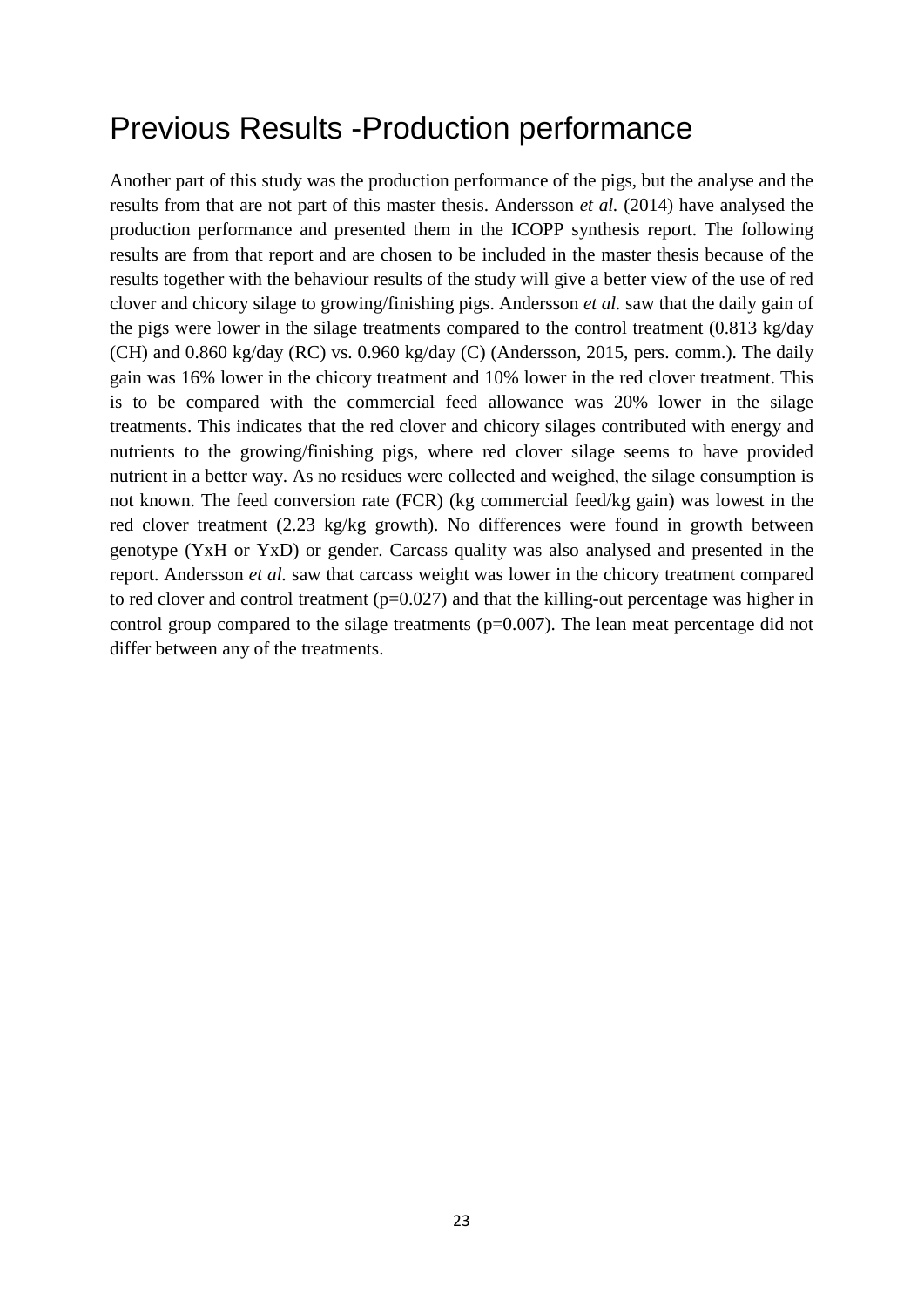### <span id="page-29-0"></span>**Discussion**

This study confirms that today's domestic pigs reared in indoor pens are to a large extent inactive and resting/sleeping during the day (Morrison *et al.,* 2007). The pigs were lying down 70% of the daytime and were rooting/nosing in the litter material on the pen floor only 11% of the daytime. A contributing factor to the high proportion of inactiveness in this study could also have been the hot summer this year. Due to high temperature outside during this experiment period the ventilation system in the rearing stable did not manage to keep the inside temperature as low as desirable. According to the staff the pigs were quite drowsy by the heat.

Access to silage of some kind has shown to make the pigs more active both in this study and in earlier studies (Presto *et al.,* 2009). Pigs in the control treatment spent more of their time lying down, less time nosing/rooting on pen floor and had a higher proportion of being inactive compared to the pigs given silage. Regarding rooting on pen floor, probably the chopped straw did not maintain the pigs' curiosity and search for novelty as much as for the pigs that also had some chicory or red clover silage dragged out on the pen floor. The silage seems to have offered a higher opportunity to perform foraging and rooting behaviour. In the control treatment biting in pen fittings was significant higher compared to the other two treatments and it is likely that those pigs redirected some of their exploratory behaviour towards pen fittings instead. The control pigs spent  $3.8\%$  ( $\pm$  9.8%) of the daytime nosing and biting on pen fittings. Also Presto *et al.* (2013) could see a tendency that biting pen fittings decreased with access to silage. This is probably also an explanation to the difference in the pigs' location in the control treatment compared to the silage treatments. Pigs in the control treatment spent more time on the slatted area. In the slatted area the gates of metal bars are located, where the majority of the biting of pen fittings occurred. It is also in the slatted area where the pigs can have social interactions with pigs from other pens. Another possible explanation might have been that some pigs drink water/play with water at the water nipple in the slatted area as a redirected foraging behaviour, but this is not seen in the proportion of the time spend drinking. The time spent drinking is similar in all treatments.

The pigs in the control treatment did not seem to have redirected some of the exploratory behaviour towards other pigs. Considering the total number of social interactions it was highest in the control group but no significant difference was seen in number of nosings between treatments. This study did not show any incentive to a more aggressive behaviour in the control treatment compared to the silage treatments. Instead a significant difference was found in number of head knocks, a type of aggressive behaviour, where the chicory treatment had higher number of head knocks compared to the other treatments. Between chicory treatment and control treatment there was no difference in number of biting/nibblings, but in the red clover treatment number of bitings/nibblings was lower. In the receiving pig response no significant differences were found either. But once more there was a tendency that the chicory treatment had higher proportion of return approach to a performed behaviour. A return approach is to account as a more severe response. One likely explanation for these results is probably that the feeding space around the silage rack could sometimes have been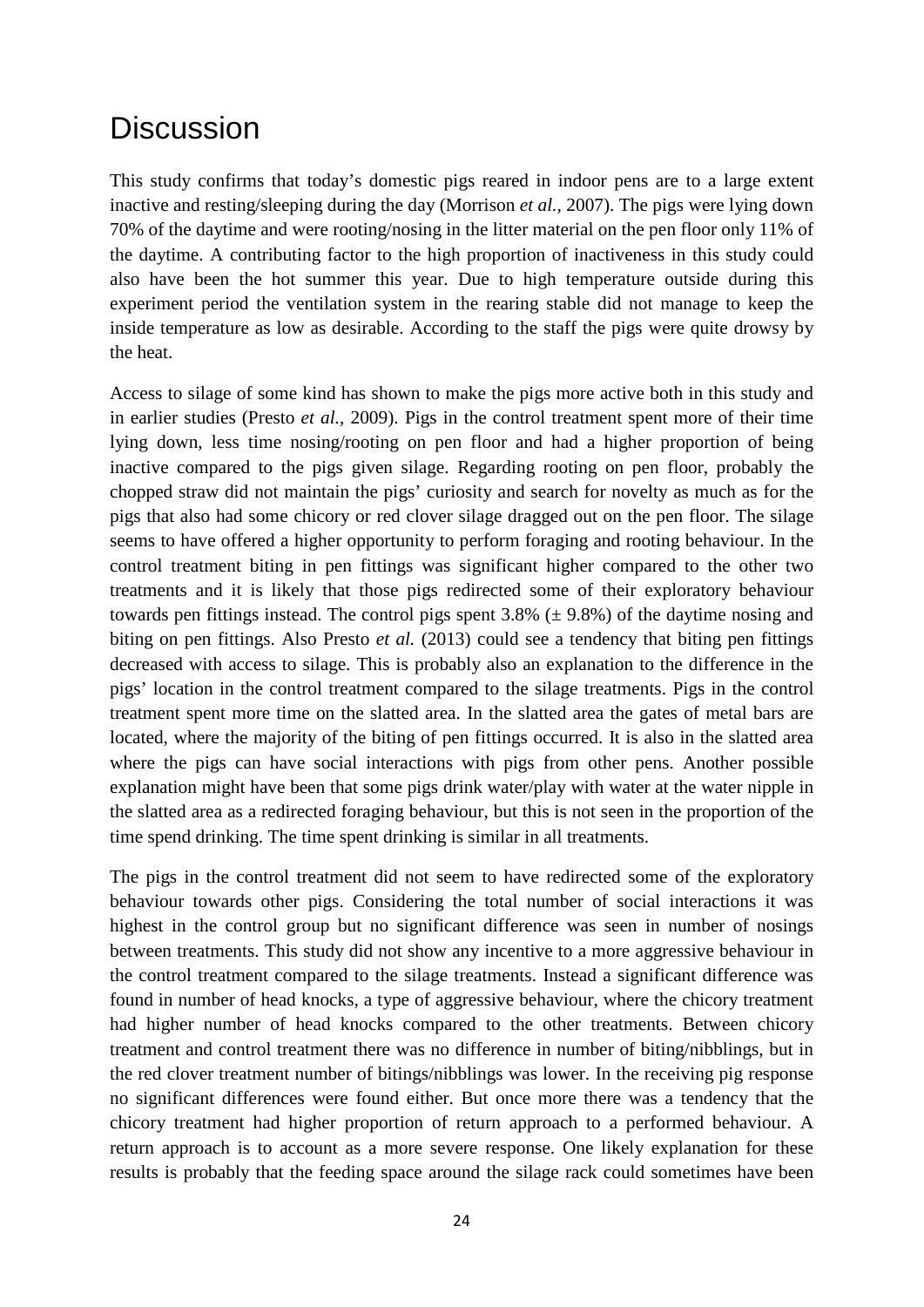limited when several pigs wanted to eat silage at the same time. Jensen & Pedersen (2010) reported that a reduced feeding space increased aggressive behaviour. There could also have been some competition for sorting out the most desirable part of the silage. This is probably the case in the chicory treatment. According to the staff subjective observations, there were more silage residues in the chicory treatment compared to the red clover treatment. In the study of Wallenbeck *et al.* (2014) it was discover that many of the silage residues were chewed on and that the most easily digestible parts probably were chosen first. The proportion of leaf and stem determine the digestibility (Ivarsson, 2012) and chicory have quite much stems compared to red clover. Other possible aspects to more residues could have been the result of the ensiling process. Jensen & Pedersen (2010) also showed that a restricted feeding gave rise to more aggression compare to *ad libitum* feeding. The silage fed pigs had 80% of a recommended feed ration, this could have per se led to more aggressive behaviour as well. However the control pigs were not fed ad libitum either. When considering the pigs' daily gain in the different treatments, it was lowest in the chicory treatment. This indicates that those pigs probably were hungrier than the others. Red clover silage on the other hand actually gave rise to less biting and nibblings in that treatment, but a tendency to more pushing than the control treatment.

The outcome of access to silage on social interactions between the pigs is probably very much depending on the way it is presented for them, i.e. the silage composition, the form of it, the serving place and access. The animal density with only four pigs in each pen (but with a smaller pen) may influence social behaviour compared to a normal production stable with more pigs in each pen. Presto *et al.* (2013) found that the pigs fed intact silage had the lowest number of wounds on their bodies (compared to the pigs fed chopped silage mixed with feed and control group), indicating that harmful social interactions were lowest in that group. The pelleted fed pigs in that study showed a tendency to stronger approach reactions to social interactions. Presto *et al.* concluded that intact silage could further reduce damaging social behaviour.

If comparing social behaviour in the beginning and in the end of the experiment, biting/nibbling, head knock and return approach as response decreased at the end of the experiment. It seems to have been a decrease in some aggressive behaviours during the rearing time. In the study of Presto *et al.* (2013) the time spent on eating and nosing other pigs decreased with age. This study did not show any differences in nosing other pig or rooting on pen floor over time, but there was a tendency to a decrease in eating silage in the second observation occasion. Maybe the silage lost some of its novelty over time. The time spent on nosing in feed trough did on the other hand increase so the pigs probably felt an increased hunger. Maybe that could be a reason for the increase in activity in the pigs' time budget in the end of the experiment. One should also have in mind that the experiment was performed during the last month of the rearing time of the pigs and it would therefore be reasonably to be less pronounced differences in behaviour compared to a longer experiment period.

The genotype analysis on social interactions did not show any significant differences. However Duroc cross pigs showed a tendency to perform more severe social interactions than Hampshire cross pigs, which is probably explained by the characteristics of the Duroc breed.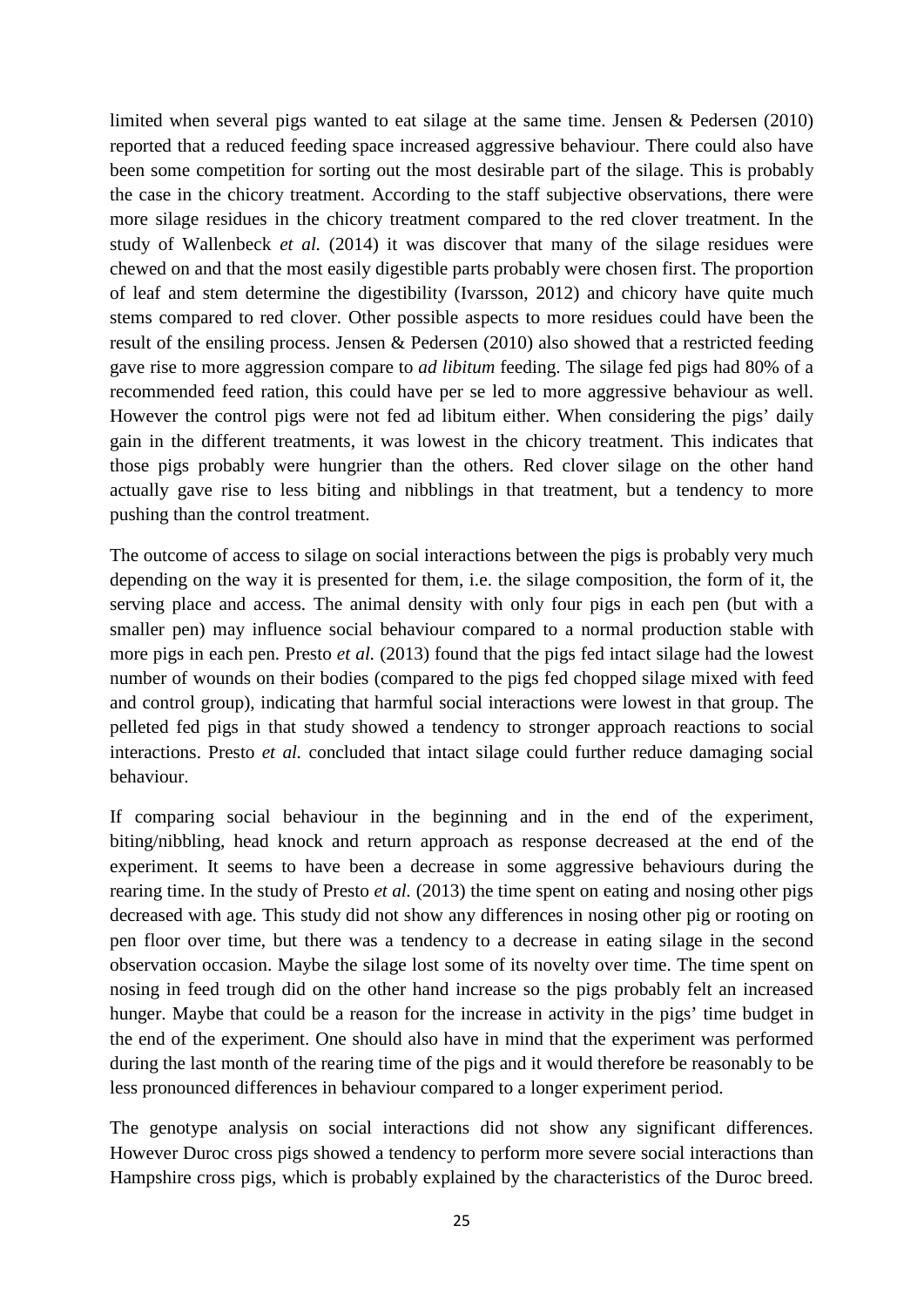A more surprising result was that female pigs were more socially active and had a higher number of return approach as receiving behaviour compared to the castrated male pigs. The female pigs probably started to approach sexual maturity in this later rearing period which influenced their social behavior, especially towards males. In nature, female pigs force the male relatives away from the group when they approach sexual maturity. This is also reasoned to be one of the reasons for females performing more tail biting behavior than male pigs (Keeling *et al.*, 2012).

So which silage gave the best results? The number of times the pigs rooted/ate silage did not differ between the silage treatments. Presto *et al.* (2009) did not find any differences in time spent eating the three different silages either in that experiment. According to the production performance the pigs in the red clover treatment had a better daily gain than the pigs in the chicory treatment. Does the amount of eaten silage differ a lot or is it easier to digest red clover compared to chicory? It could be a combination of both, but there were more silage residues of the chicory silage so probably the silage consumption differed. As a result of the lower daily gain, the slaughter weight of the pigs in chicory treatment was lower compared to the other two treatments. One interesting trial would be to increase the commercial feed allowance to 90% of the recommended feed ration. Would it then be possible that the daily gain of those pigs could be the same as the daily gain of the control pigs, especially with red clover silage? In that case the FCR would still be improved and the slaughter weight and killing-out percentage maintained at high levels. Wallenbeck *et al.* (2014) showed that much of the daily gain can be improved only by the form of the silage (mostly depending on consumption).

Except from production performance red clover silage showed some more advantages. It reduced biting in pen fittings more than chicory silage, it tended to stimulate activity more and lead to a calmer social behaviour (less head knocks and bitings) than chicory silage.

Both silages contributed with energy and protein to the growth of the pigs. In excess of that both silages decreased the unwanted behaviour biting pen fittings, stimulated the pigs to be more active and locate the pigs to the lying area in a larger extent, red clover and chicory silage have an important role in crop rotations in the agriculture land, especially red clover with its nitrogen fixation ability.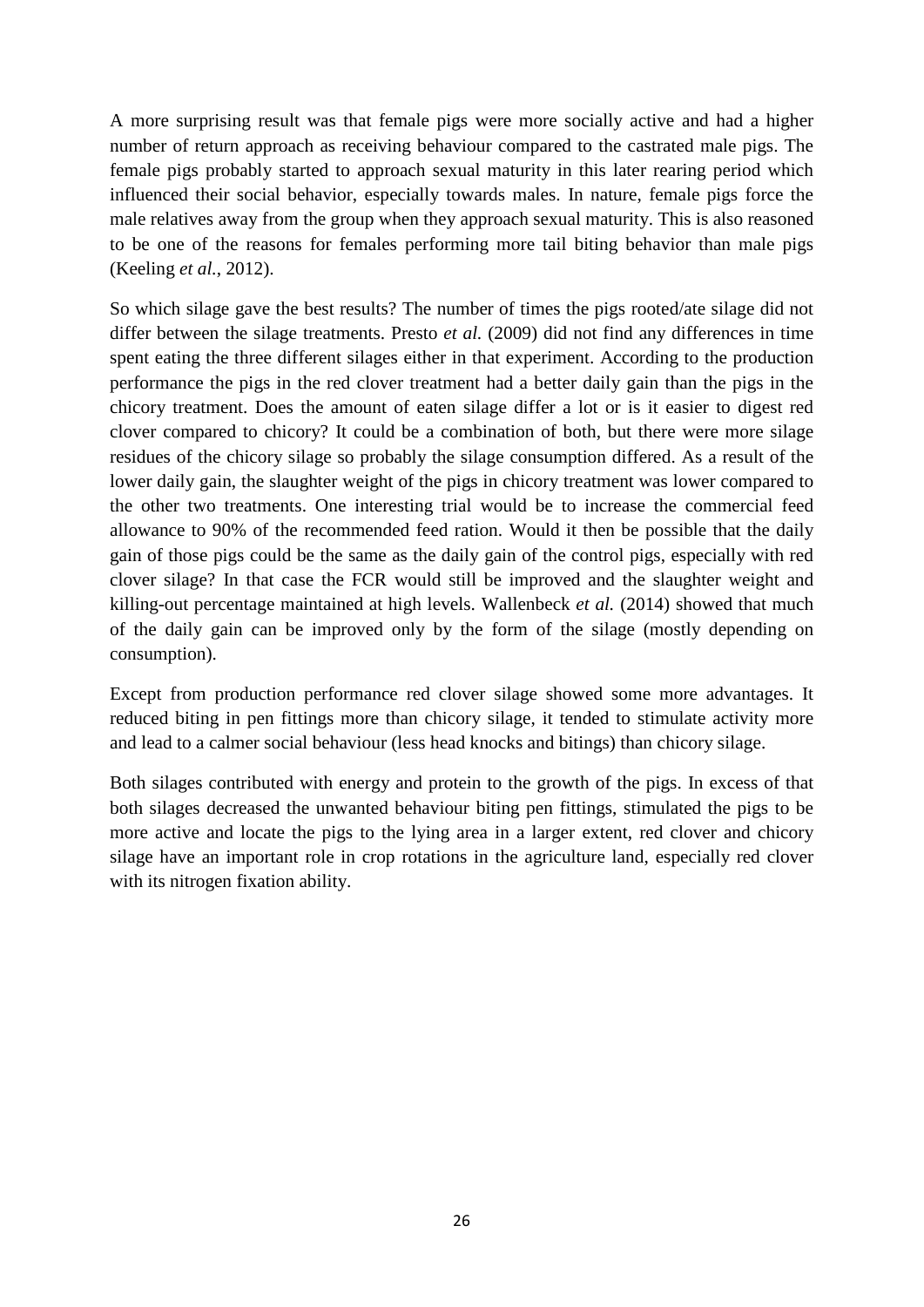# <span id="page-32-0"></span>**Conclusion**

Pigs with access to silage are more active and spend more time rooting in silage and the rooting material on the pen floor compared to pigs without access to silage. They also bite pen fittings significantly less. Access to silage does not on the other hand influence the number of social interactions between the pigs. The study did not show a reduction of aggressive behaviour when feeding silage to growing/finishing pigs. Depended on the circumstances around feeding and silage composition/form, social interactions can be influenced in different ways, some aggressive behaviour may even increase. The conclusion of this study is that even in this already enriched pig production system the animal welfare can be improved, by given a more meaningful occupation than pen manipulation. Both chicory and red clover silage do contribute to the pigs' energy and protein supply, but red clover silage gives a better daily gain and also has higher potential as roughage to improve the growing/finishing pigs' welfare.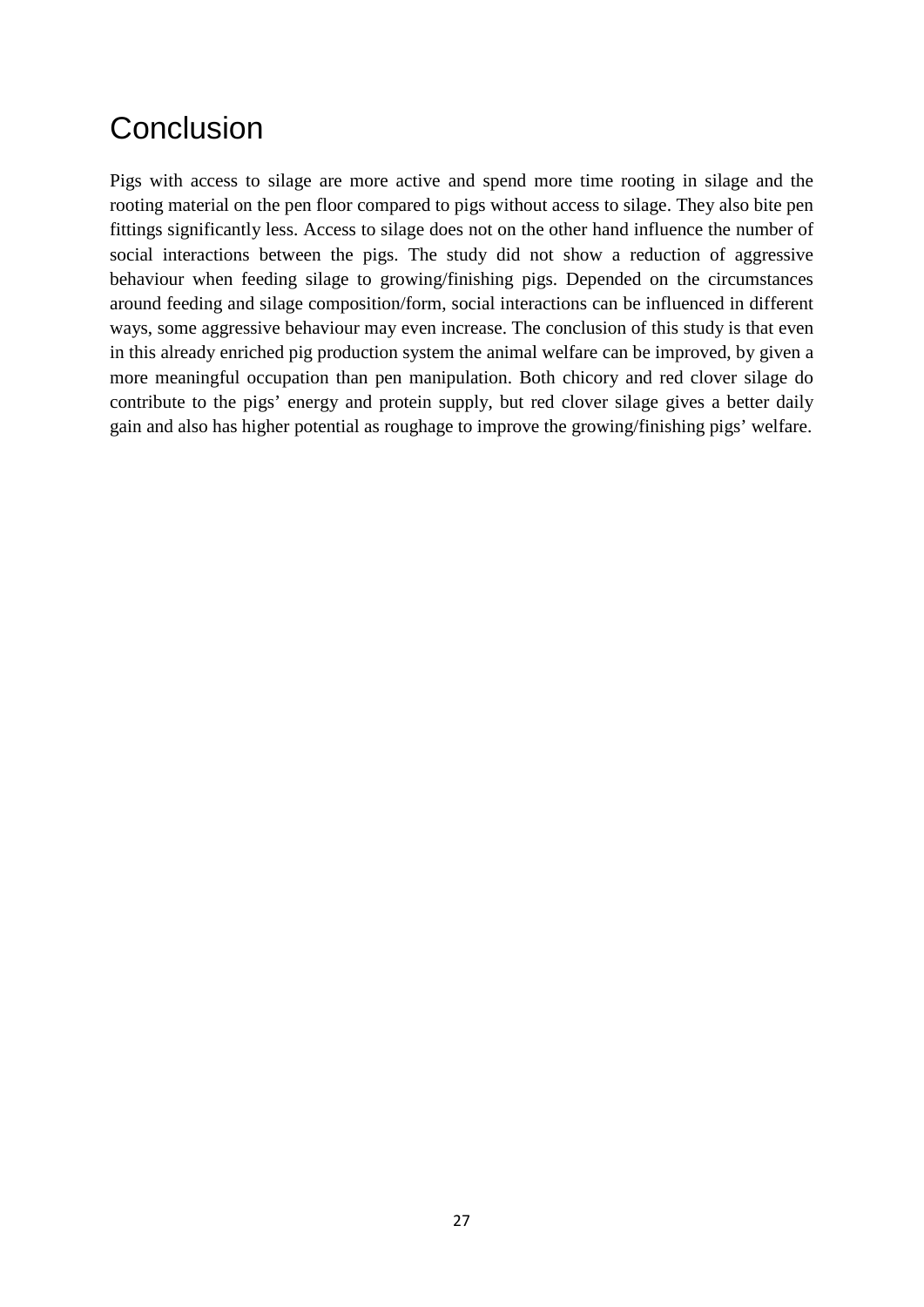## <span id="page-33-0"></span>References

Alarik, M. Äng, S. & Stabo, S. (2012). *Typfoderstater för ekologiska grisar.* Uppsala: Hushållningssällskapet Konsult AB. Online: file:///C:/Users/jaer0001/Downloads/Typfoderstater%20Grisar%20\_2\_.pdf [2015-03-24]

Andersson, K., Wallenbeck, A., Lundeheim, N. & Neil, M. (2014). Whole crop clover and chicory inclusion in diets for finishing pigs of different breeds – influence on production. I: Core Organic II (2014). *Improved contribution of local feed to support 100% organic feed supply to pigs and poultry (ICOPP) –Synthesis Report.* Aarhus University, Denmark: ICOPP Consortium 2014. p. 37. Online: <http://orgprints.org/28078/7/28078.pdf> [2015-11-09]

Andersson, K. (2015). *Personal communication*. Researcher at Department of Animal Nutrition and Management, Swedish University of Agricultural Sciences. Unpublished datasets; feed analysis results and calculations data on production performance to the report: *Whole crop clover and chicory inclusion in diets for finishing pigs of different breeds –influence on production. I: Core Organic II (2014). Improved contribution of local feed to support 100% organic feed supply to pigs and poultry (ICOPP)–Synthesis Report. Aarhus University, Denmark: ICOPP Consortium 2014. p. 37.*

Beattie, V.E., Walker, N. & Sneddon, I.A. (1996). An investigation of the effect of environmental enrichment and space allowance on the behaviour and production of growing pigs. *Applied Animal Behaviour Science,* vol 48, pp. 151-158.

Beattie, V.E. & O'Connell, N.E. (2002). Relationship between rooting behaviour and foraging in growing pigs. *Animal Welfare*, vol 11, pp. 295-303.

Crawley, K (editor) (2015). *Fulfilling 100% organic pig diets: Feeding roughage and foraging from the range. ICOPP-Technical Note 4*. Organic Research Centre, UK: ICOPP Consortium 2015. Online: <http://orgprints.org/28088/7/28088.pdf> [2015-12-04]

Granert, M. (2013-12-04). *Program för hälsoläget för Lövstagrisarna.*  <https://internt.slu.se/sv/fakulteter/vh-fakulteten/interna-nyheter-vh-fak/2013/12/djurhalsa/>[2015-03- 18]

Hansen, L.L., Claudi-Magnussen, C., Jensen, S.K & Andersen, H.J. (2006). Effect of organic pig production systems on performance and meat quality. *Meat Science*, vol 74, pp 605-615.

ICOPP (2015). *Improved contribution of local feed to support 100% organic feed supply to pigs and poultry.* <http://www.organicresearchcentre.com/icopp/?page=home> [2015-03-23]

Ivarsson, E. (2012). *Chicory (chichorium intybus L) as fibre source in pig diets. Effects on digestibility, gut microbiota and performance.* Doctoral Thesis, Uppsala: Swedish University of Agriculture Science. Online: [http://pub.epsilon.slu.se/8693/1/ivarsson\\_emma\\_120416.pdf](http://pub.epsilon.slu.se/8693/1/ivarsson_emma_120416.pdf)

Jacobsen, M. (2014). *Organic growing pigs in pasture systems: effect of feeding strategy and cropping system on foraging activity, nutrient intake from the range area and pig performance.* MSc Thesis, Agricultural Systems and Sustainability, Institute of Agroecology, Research Centre Foulum, Aarhus University.

Jensen, M.B. & Pedersen, L.J. (2007). The value assigned to six different rooting materials by growing pigs. *Applied Animal Behaviour Science*, vol 108, pp 31-44.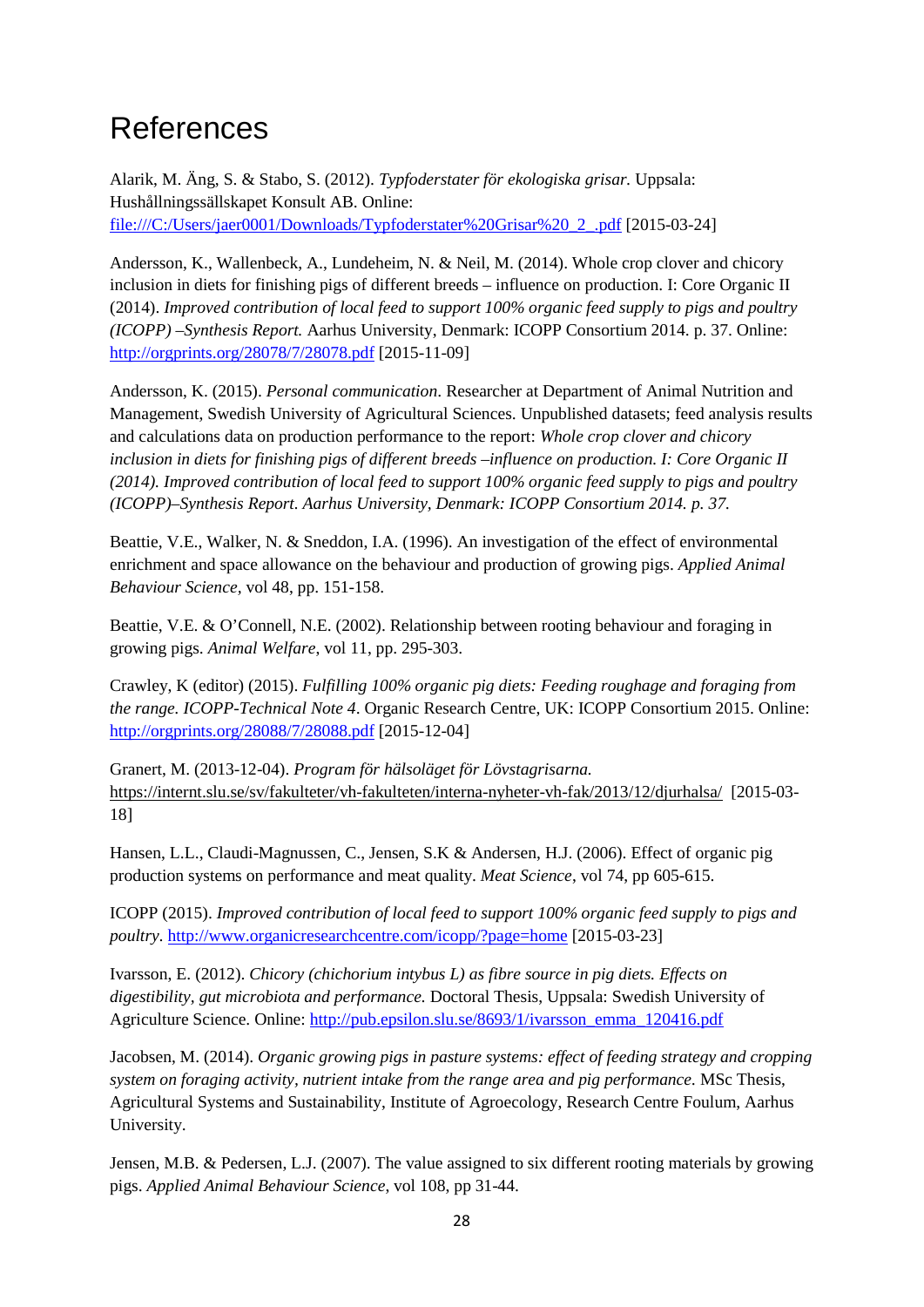Jensen, M.B. & Pedersen, L.J. (2010). Effect of feeding level and acess to rooting material on behaviour of growing pigs in situations with reduced feeding space and delayed feeding. *Applied Animal Behaviour Science,* vol 123, pp 1-6.

Keeling, L., Wallenbeck, A., Larsen, A & Holmgren, L. (2012). Scoring tail damage in pigs: an evaluation based on recordings at Swedish slaughterhouses. *Acta Veterinaria Scandinavica.* vol 54, nr 32. KRAV (2015). *5.7.12. Fri tillgång till grovfoder*. [http://www.krav.se/node/75479#booknode-](http://www.krav.se/node/75479%23booknode-75493)[75493](http://www.krav.se/node/75479%23booknode-75493) [2015-03-24]

Lantmännen (2015). *Origo 522.* [https://c4produktkatalog.lantmannen.se/components/com\\_virtuemart/shop\\_image/document/3478.pdf](https://c4produktkatalog.lantmannen.se/components/com_virtuemart/shop_image/document/3478.pdf) [2015-11-15]

Le Goff, G., van Milgen, J. & Noblet, J. (2002). Influence of dietary fibre on digestive utilization and rate of passage in growing pigs, finishing pigs and adult sows. *Animal Science*, vol. 74, pp. 503-515.

Morrison, R.S., Johnston, L.J. & Hilbrands, A.M. (2007). The behaviour, welfare, growth performance and meat quality of pigs housed in a deep-litter, large group housing system compared to a conventional confinement system. *Applied Animal Behaviour Science,* vol 103, pp. 12-24.

Olsen, A.W., Vestergaard, E.M. & Dybkjaer, L. (2000). Roughage as additional rooting substrates for pigs. *Animal Science,* vol 70, pp 451-456.

Presto, M., Algers, B., Persson, E. & Andersson, H. K. (2009). Different roughages to organic growing/finishing pigs –Influence on activity behaviour and social interactions. *Livestock Science*, vol 123, pp. 55-62.

Presto, M. (2011). Vall och mussla till eko-gris. *Miljöforskning –Formas tidning för ett hållbart samhälle*. December 2011. [http://miljoforskning.formas.se/sv/Nummer/December-](http://miljoforskning.formas.se/sv/Nummer/December-2011/Innehall/Temaartiklar/Vall-och-mussla-till-eko-gris/)[2011/Innehall/Temaartiklar/Vall-och-mussla-till-eko-gris/](http://miljoforskning.formas.se/sv/Nummer/December-2011/Innehall/Temaartiklar/Vall-och-mussla-till-eko-gris/) [2015-03-24]

Presto, M., Rundgren, M. & Wallenbeck, A. (2013). Inclusion of grass/clover silage in the diet of growing/finishing pigs -Influence on pig time budgets and social behaviour. *Acta Agriculturae Scandinavica, Section A – Animal Science,* DOI:10.1080/09064702.2013.793734

SAS Institute Inc. (1990). *SAS/STATs User's Guide.* (Gary, NC: SAS Institute).

Scott, K., Chennels, D.J., Campbell, F.M., Hunt, B. & Armstrong, D. (2006). The welfare of finishing pigs in two contrasting housing system: fully-slatted versus straw-bedded accommodation. *Livestock Science*, vol 103, pp 104-115.

Sehested, J., Segaard, K., Danielsen V. & Kristensen, V.F. (2000). Mixed grazing with sows and heifers –Effects on animal performance and pasture. *Ecological animal husbandry in the Nordic countries.* J.E. Hermansen, V. Lund & E. Thuen (eds.), DARCOF Report No. 2/2000, (Tjele: Danish Research Centre for Organic Farming), pp. 35-39.

Stolba, A. & Wood-Gush, D.G.M. (1989). The behaviour of pigs in a semi-natural environment. *Animal Production*, vol 48(2). pp 419-425.

Studnitz, M., Jensen, K.H., Jørgensen, E. & Jensen, K. K. (2003). The effect of nose ringing on explorative behaviour in gilts. *Animal Welfare*, vol 12, pp 109-118.